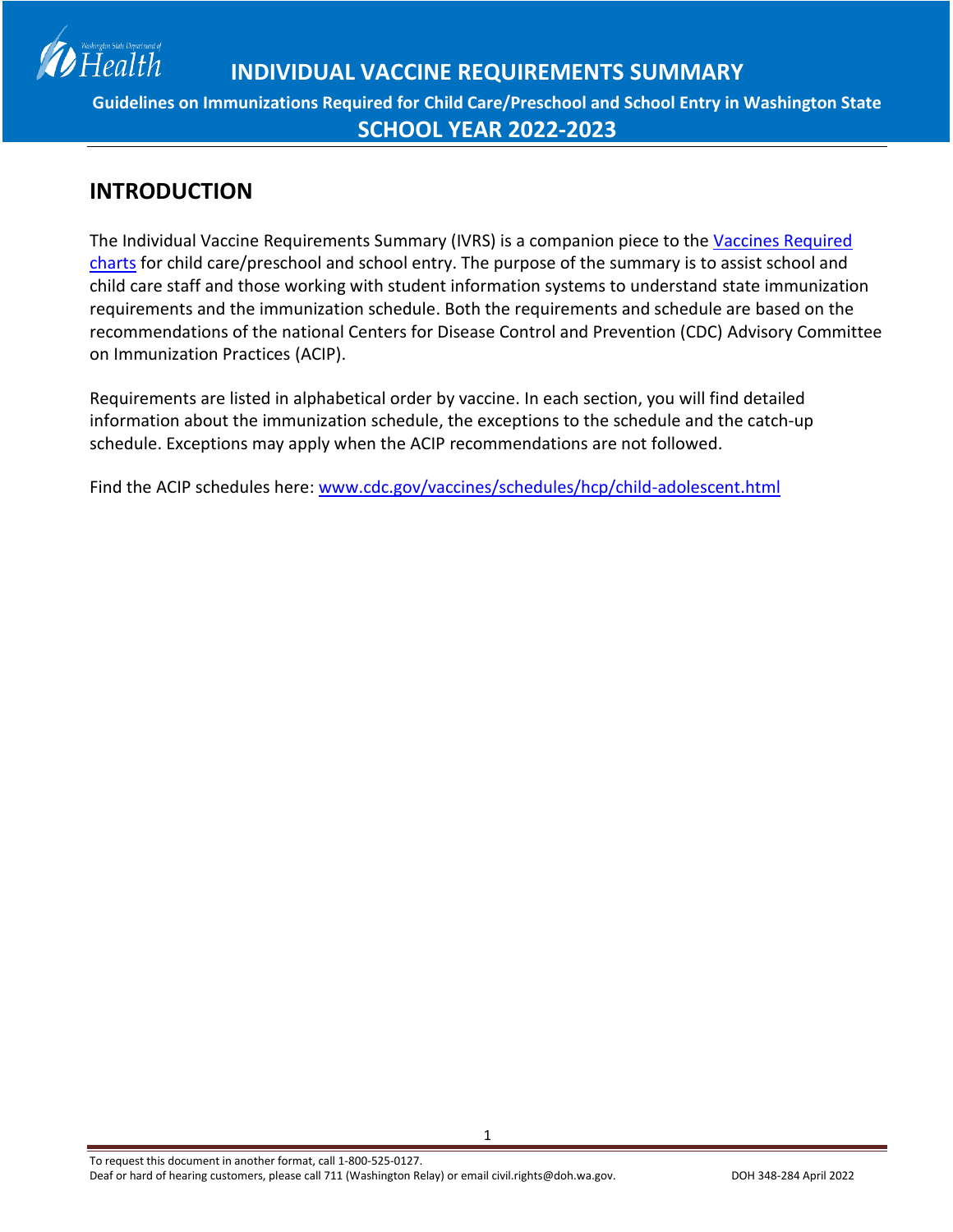Washington State Department of  $Health$ 

### **INDIVIDUAL VACCINE REQUIREMENTS SUMMARY**

**Guidelines on Immunizations Required for Child Care/Preschool and School Entry in Washington State**

#### **SCHOOL YEAR 2022-2023**

#### **TABLE OF CONTENTS**

Click on page numbers to go to selected page.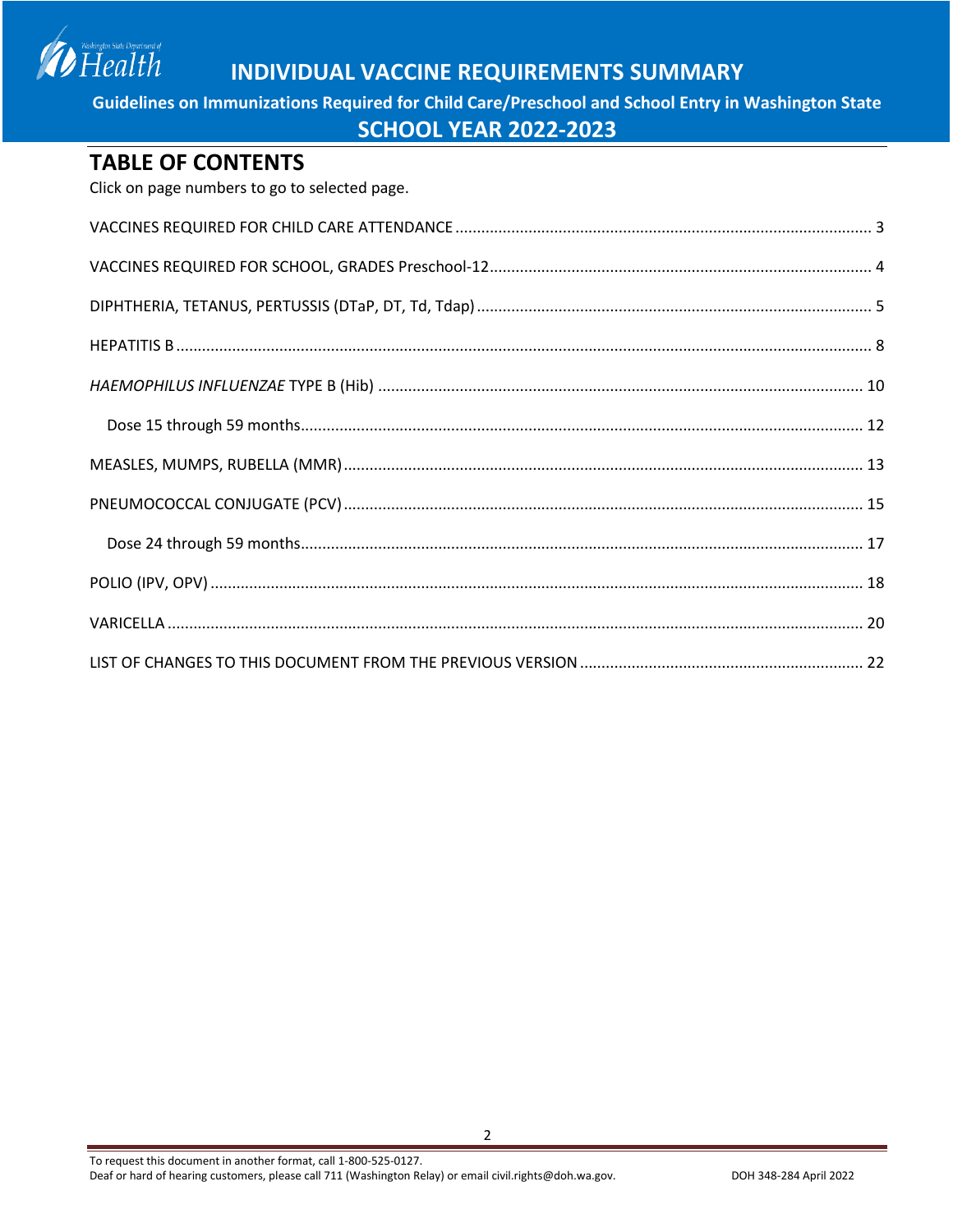<span id="page-2-0"></span>**Guidelines on Immunizations Required for Child Care/Preschool and School Entry in Washington State**

#### **SCHOOL YEAR 2022-2023**

### **VACCINES REQUIRED FOR CHILD CARE ATTENDANCE**

# **Vaccines Required for Child Care**

Health



|                                                                   | <b>Hepatitis B</b> | <b>DTaP</b><br>(Diphtheria, Tetanus,<br>Pertussis) | <b>Hib</b><br>(Haemophilus<br>influenzae type B)            | <b>Polio</b> | <b>PCV</b><br>(Pneumococcal<br>Conjugate)                   | <b>MMR</b><br>(Measles, mumps)<br>rubella)        | Varicella<br>(Chickenpox)                         |
|-------------------------------------------------------------------|--------------------|----------------------------------------------------|-------------------------------------------------------------|--------------|-------------------------------------------------------------|---------------------------------------------------|---------------------------------------------------|
| By 3 Months                                                       | 2 doses            | 1 dose                                             | 1 dose                                                      | 1 dose       | 1 dose                                                      |                                                   |                                                   |
| By 5 Months                                                       | 2 doses            | 2 doses                                            | 2 doses                                                     | 2 doses      | 2 doses                                                     | Not routinely<br>given before 12<br>months of age | Not routinely<br>given before 12<br>months of age |
| By 7 Months                                                       | 2 doses            | 3 doses                                            | 2 or 3 doses<br>(depending on vaccine)                      | 2 doses      | 3 doses                                                     |                                                   |                                                   |
| By 16 Months                                                      | 2 doses            | 3 doses                                            | 3 or 4 doses<br>(depending on vaccine)                      | 2 doses      | 4 doses                                                     | 1 dose                                            | 1 dose                                            |
| By 19 Months                                                      | 3 doses            | 4 doses                                            | 3 or 4 doses<br>(depending on vaccine)                      | 3 doses      | 4 doses                                                     | 1 dose                                            | 1 dose                                            |
| By 7 years or<br>preschool/<br>school entry at<br>$\geq$ 4 years* | 3 doses            | 5 doses                                            | Not routinely given<br>to children age 5<br>vears and older | 4 doses      | Not routinely given<br>to children age 5<br>years and older | 2 doses                                           | 2 doses                                           |

\*Children attending Preschool-12th grade must meet the immunization requirements for their grade in school.

Find the Preschool-12th grade requirement chart and in the Individual Vaccine Requirements Summary immunization requirements section of the web page: www.doh.wa.gov/SCCI See the Minimum Age and Interval Table on page 2 for required minimum age and spacing information of vaccine doses.

Find information on other vaccines that are recommended, but not required, for child care/preschool attendance at: www.immunize.org/cdc/schedules.

To request this document in another format, call 1-800-525-0127.

Deaf or hard of hearing customers, please call 711 (Washington Relay) or email civil.rights@doh.wa.gov.

DOH 348-053 Dec 2021

Children entering child care or must get the required doses listed in this chart to be in compliance with immunization requirements. School-aged children (Preschool-12) in before and after-school programs must meet the immunization requirements for their grade in school, see the school chart on the next page. The requirements follow the national Advisory Committee on Immunization Practices (ACIP) Immunization Schedule.

To read the chart, find the row that is closest, but is not older than the child's age. Follow the row across to find the number of vaccine doses required by that age. For example, if a child is 6 ½ months old (not yet 7 months old), look at the row "By 5 months". A 6 ½ month old child needs a total of 2 doses of DTaP vaccine. By the time the child reaches 7 months, they will need 3 total doses (look at the DTaP column and row "By 7 months").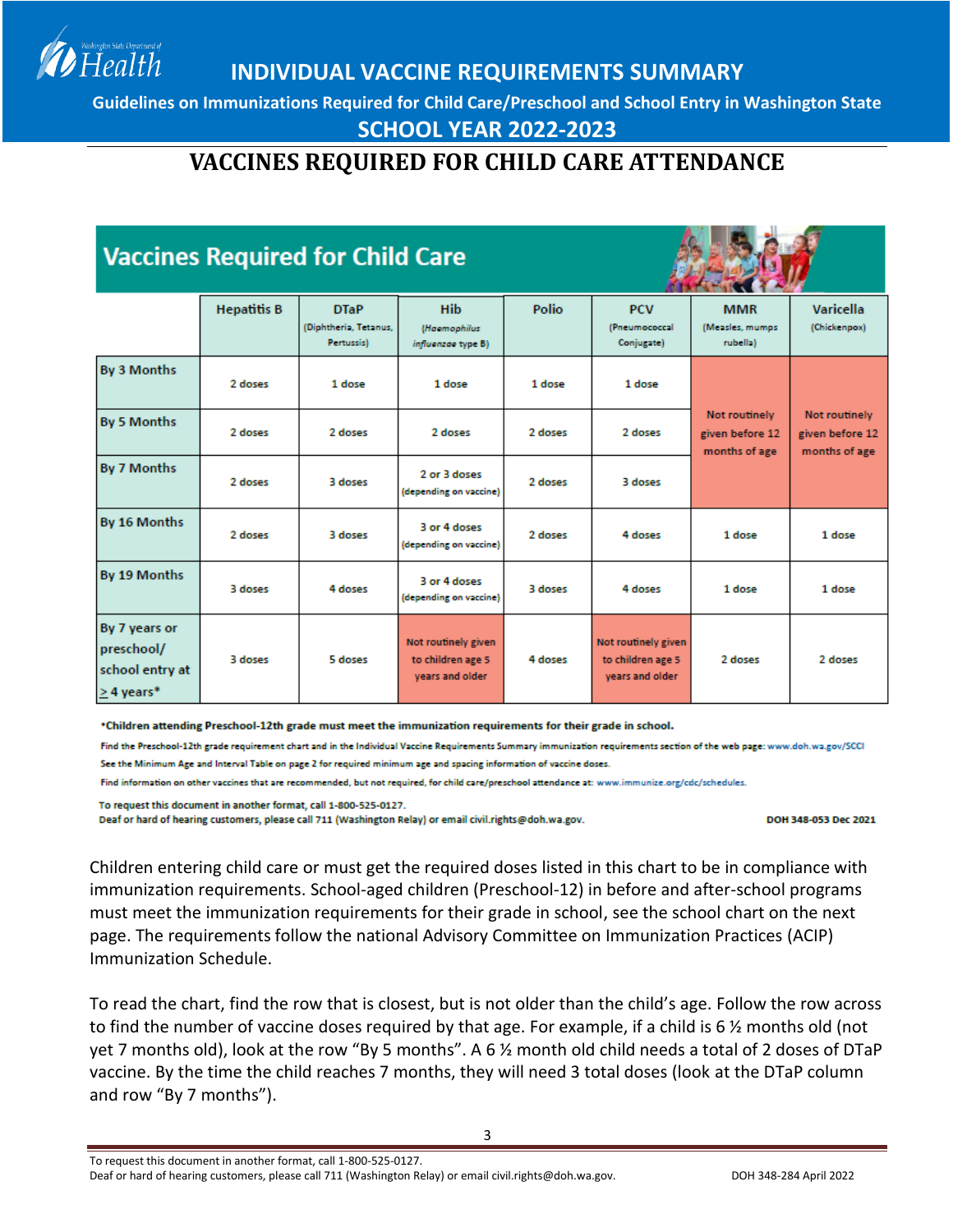**Guidelines on Immunizations Required for Child Care/Preschool and School Entry in Washington State**

**SCHOOL YEAR 2022-2023**

### <span id="page-3-0"></span>**VACCINES REQUIRED FOR SCHOOL, GRADES Preschool-12**

| <b>Vaccines Required for School: Preschool -12th</b><br>August 1, 2022 to July 31, 2023            |                                                 |                    |                                                                               |                             |                                                |           |                  |
|----------------------------------------------------------------------------------------------------|-------------------------------------------------|--------------------|-------------------------------------------------------------------------------|-----------------------------|------------------------------------------------|-----------|------------------|
|                                                                                                    | DTaP/Tdap                                       | <b>Hepatitis B</b> | Hib                                                                           | <b>MMR</b>                  | <b>PCV</b>                                     | Polio     | <b>Varicella</b> |
|                                                                                                    | (Diphtheria, Tetanus,<br>Pertussis)             |                    | <i>(Haemophilus</i><br>influenzae type B)                                     | (Measles, mumps<br>rubella) | <i>(Pneumococcal</i><br>Conjugate)             |           | (Chickenpox)     |
| Preschool<br>Age 19 months to <4 years on<br>09/01/2022                                            | 4 doses DTaP                                    | 3 doses            | 3 or 4 doses**<br>(depending on vaccine)                                      | 1 dose                      | 4 doses**                                      | 3 doses   | 1 dose***        |
| Preschool/Kindergarten<br>(including Transitional<br>Kindergarten)<br>Age = 4* years on 09/01/2022 | 5 doses DTaP**                                  | 3 doses            | 3 or 4 doses**<br>(depending on vaccine)<br>(Not required at age >5<br>vears) | 2 doses                     | 4 doses**<br>(Not required at age<br>>5 years) | 4 doses** | 2 doses***       |
| Kindergarten through 6th<br>Age >5 years on 09/01/2022                                             | 5 doses DTaP**                                  | 3 doses            | <b>Not Required</b>                                                           | 2 doses                     | <b>Not Required</b>                            | 4 doses** | 2 doses***       |
| 7th through 9th                                                                                    | 5 doses DTaP**<br>Plus Tdap at age<br>>10 years | 3 doses            | <b>Not Required</b>                                                           | 2 doses                     | <b>Not Required</b>                            | 4 doses** | 2 doses***       |
| 10th through 12th                                                                                  | 5 doses DTaP**<br>Plus Tdap at age<br>>7 years  | 3 doses            | <b>Not Required</b>                                                           | 2 doses                     | <b>Not Required</b>                            | 4 doses** | 2 doses***       |

\*Consistent with ACIP CDC Immunization Schedule. \*\*Vaccine doses may be acceptable with fewer than listed depending on when they were given. \*\*\*Health care provider verification of history of chickenpox disease is also acceptable. See the Minimum Age and Interval Table on page 2 for required minimum age and spacing information of vaccine doses. Find information on other vaccines that are recommended, but not required, for child care/preschool attendance at: www.immunize.org/cdc/schedules. Review the Individual Vaccine Requirements Summary for more detailed information, located on our web page: www.doh.wa.gov/SCCI

To request this document in another format, call 1-800-525-0127.

Health

Deaf or hard of hearing customers, please call 711 (Washington Relay) or email civil.rights@doh.wa.gov.

DOH 348-051 Dec 2021

Students entering school must get the required doses listed in this chart to be in compliance with the immunization requirements. School-aged children (Preschool-12) in before and after-school programs must meet the immunization requirements for their grade in school. The requirements follow the national Advisory Committee on Immunization Practices (ACIP) Immunization Schedule with requirements specified by grade level.

To find the doses required, look at the row that includes the student's grade and the column for the required vaccine. For example, a student entering Kindergarten needs 2 doses of MMR vaccine. The requirements and rules vary depending on the student's grade.

Children in Preschool <4 years of age on 09/01 who turn 4 during the school year do not need to meet the requirements for Preschool/Kindergarten age  $\geq$ 4 years until the following school year.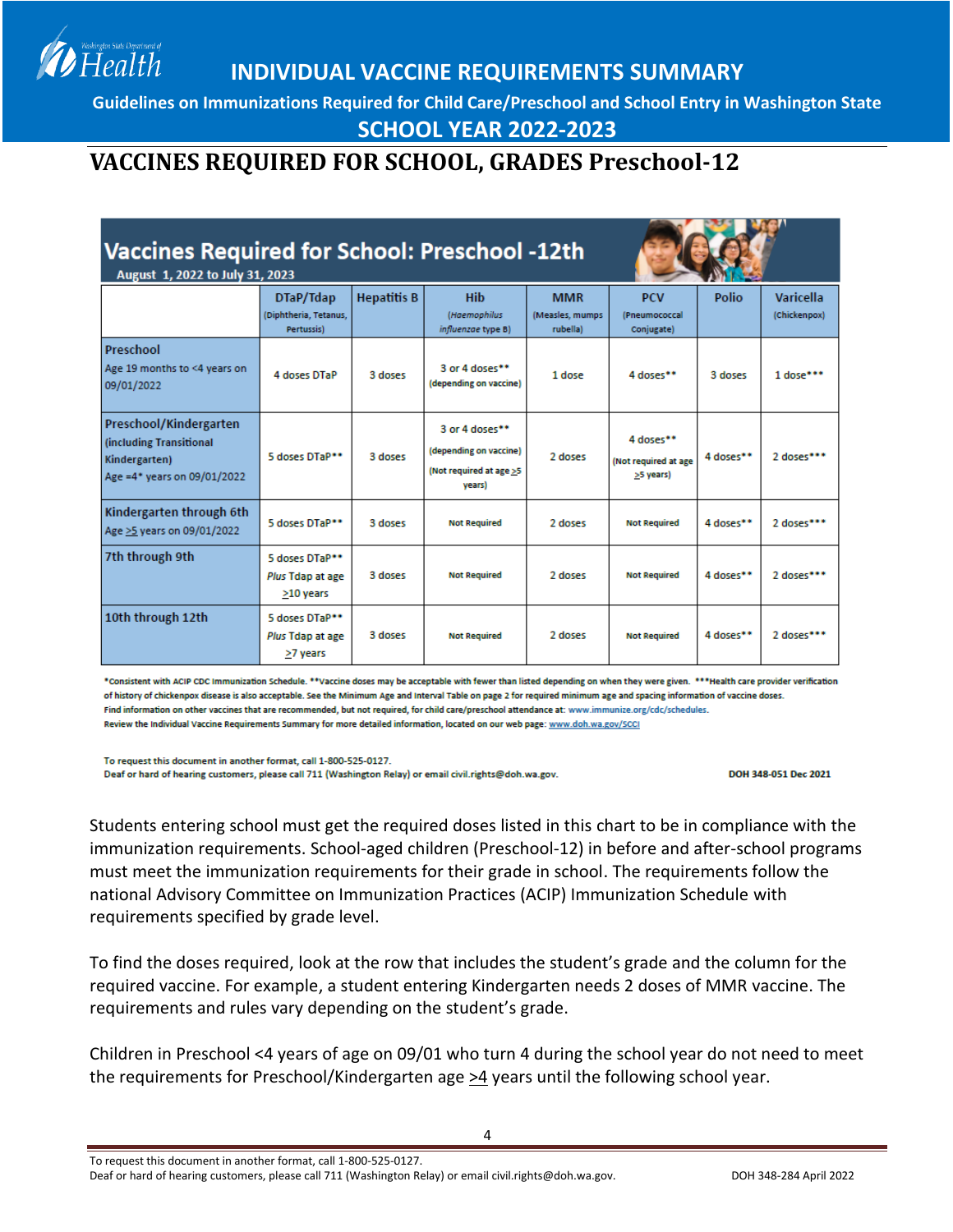**Guidelines on Immunizations Required for Child Care/Preschool and School Entry in Washington State**

**SCHOOL YEAR 2022-2023**

### <span id="page-4-0"></span>**DIPHTHERIA, TETANUS, PERTUSSIS (DTaP, DT, Td, Tdap)**

All children/students entering child care, preschool, and school through 12<sup>th</sup> grade must have documentation of vaccination against diphtheria, tetanus and pertussis disease or proof of acquired immunity [\(WAC 246-105-030](http://apps.leg.wa.gov/WAC/default.aspx?cite=246-105-030) and [WAC 246-105-040\)](https://app.leg.wa.gov/wac/default.aspx?cite=246-105-040).

Routine schedule for DTaP vaccine: 2 months, 4 months, 6 months, 15-18 months, and 4-6 years of age (before preschool/school entry).

Routine schedule for Tdap vaccine: 1 dose at 11-12 years of age.

Health

| <b>Child Care</b><br>By Age                                  | <b>DTaP</b><br>(Diphtheria,<br>Tetanus, Pertussis) | <b>School</b><br><b>By Grade</b>                                                                 | DTaP/Tdap<br>(Diphtheria,<br>Tetanus,<br>Pertussis)       |
|--------------------------------------------------------------|----------------------------------------------------|--------------------------------------------------------------------------------------------------|-----------------------------------------------------------|
| <b>By 3 Months</b>                                           | 1 dose                                             | <b>Preschool</b><br>Age 19 months to <4 years<br>on 09/01/2022                                   | 4 doses DTaP                                              |
| <b>By 5 Months</b><br><b>By 7 Months</b>                     | 2 doses<br>3 doses                                 | Preschool/Kindergarten<br>(Including Transitional<br>Kindergarten)<br>Age =4 years on 09/01/2022 | 5 doses DTaP                                              |
| By 16 Months                                                 | 3 doses                                            | Kindergarten through 6 <sup>th</sup><br>Age >5 years on 09/01/2022                               | 5 doses DTaP                                              |
| By 19 Months                                                 | 4 doses                                            | 7th through 9th                                                                                  | 5 doses DTaP<br><b>Plus Tdap at</b><br>age >10 years      |
| By 7 years or<br>preschool/school entry<br>at $\geq$ 4 years | 5 doses                                            | 10th through 12th                                                                                | 5 doses DTaP<br><b>Plus Tdap at</b><br>age $\geq$ 7 years |

5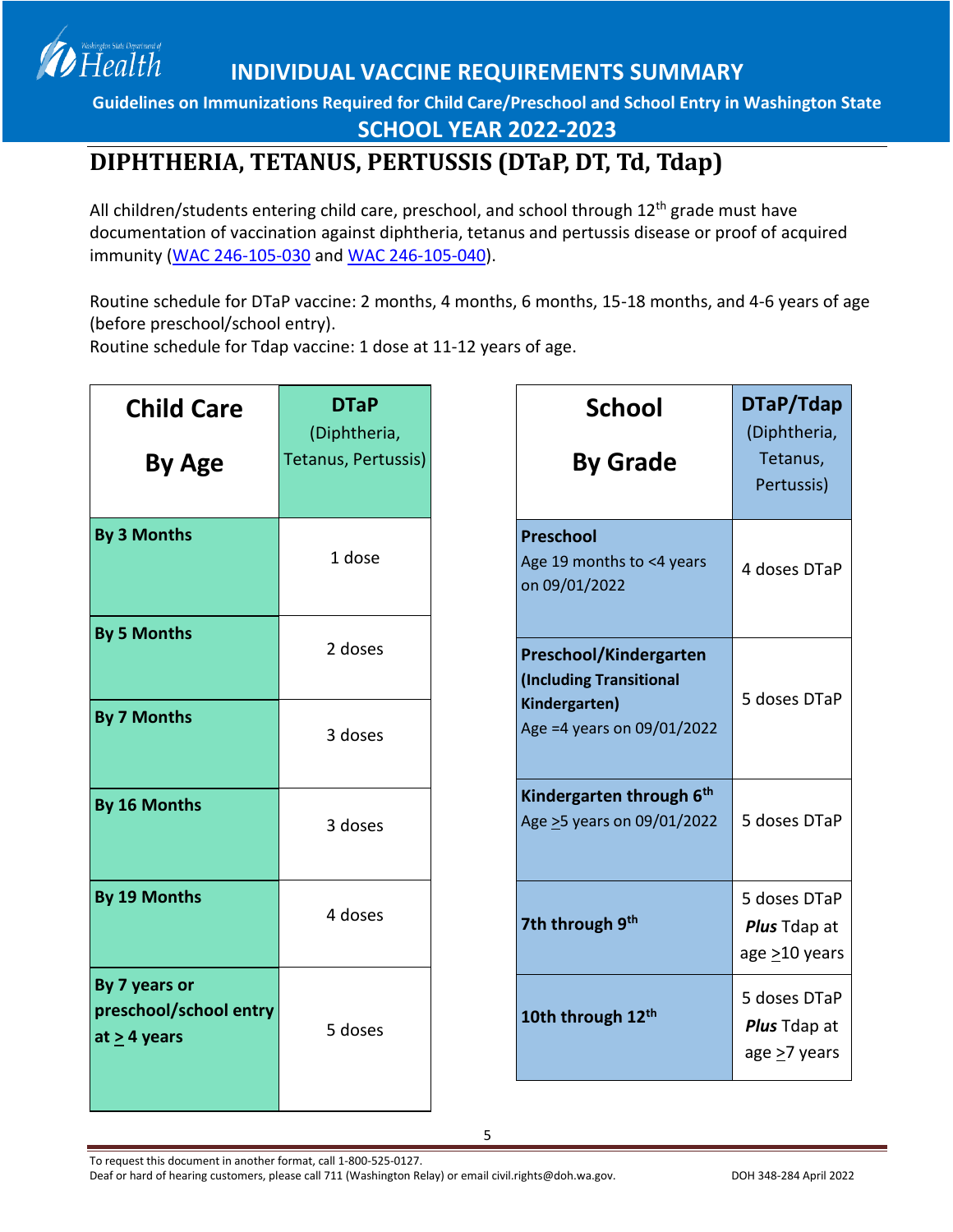

### **SCHOOL YEAR 2022-2023**

## **DIPHTHERIA, TETANUS, PERTUSSIS (DTaP, DT, Td, Tdap), continued**

#### **Rules of Vaccination and Exceptions**

#### **DTaP/DT/Tdap/Td (for children/students of all ages)**

- 1. An antibody blood test showing immunity to diphtheria and tetanus is acceptable.
- 2. There is currently no acceptable proof of immunity for pertussis by blood antibody titer.
- 3. The 4-day grace period can be applied if DTaP/DT/Tdap/Td was given within the 4 days before the recommended minimum interval or age.
- 4. Children/students with a history of documented pertussis disease must continue with a series of pertussis-containing vaccines, including the Tdap booster required in  $7<sup>th</sup>$ -12<sup>th</sup> grades. Pertussis disease does not provide lifelong immunity.
- 5. Children/students with a medical contraindication to pertussis vaccine, e.g. severe allergic reaction, may have a medical exemption on file. If a parent chooses not to vaccinate against pertussis, then a personal/religious/religious membership exemption must be on file.

#### **DTaP/DT (used for children/students through age 6)**

- 6. DTaP is licensed for children through age 6 years.
- 7. The national schedule for DTaP vaccine: 2 months, 4 months, 6 months, 15-18 months, and 4-6 years of age (before preschool/school entry).
	- a. Minimum age for dose 1 is >6 weeks of age.
	- b. Minimum interval between doses 1, 2, and 3 is ≥4 weeks each.
	- c. Minimum age for dose 4 is ≥12 months of age.
	- d. Minimum interval between dose 3 and dose 4 is ≥6 months.
		- i. **Exception**: A minimum interval of  $\geq$ 4 months can be accepted when reviewing immunization records.
	- e. Minimum age for dose 5 is ≥4 years of age.
	- f. Minimum interval between dose 4 and dose 5 is >6 months.
		- i. **Exception**: dose 5 is not required if dose 4 was given at age ≥4 years AND it has a minimum interval from dose 3 of >6 months.
- 8. If DT was used instead of DTaP (see #4 above):
	- a. If dose 1 of DT was given at <12 months of age, 4 total doses complete the series.
	- b. If dose 1 of DT was given at >12 months of age, 3 doses complete the series. Dose 3 must be a minimum of 6 months after dose 2.
	- c. Minimum age and minimum intervals for DT are the same as for DTaP.
- 9. Tdap vaccine given in error instead of DTaP:
	- a. If Tdap was given instead of DTaP for dose 1, dose 2, or dose 3, the dose is invalid and should be repeated with DTaP.
	- b. If Tdap was given instead of DTaP dose 4 or dose 5 to a child aged <7 years, the Tdap dose should be counted as valid, it does NOT need to be repeated with DTaP. However, this dose **cannot be counted as the dose of Tdap booster needed to meet the grade 7 through 12 requirement.**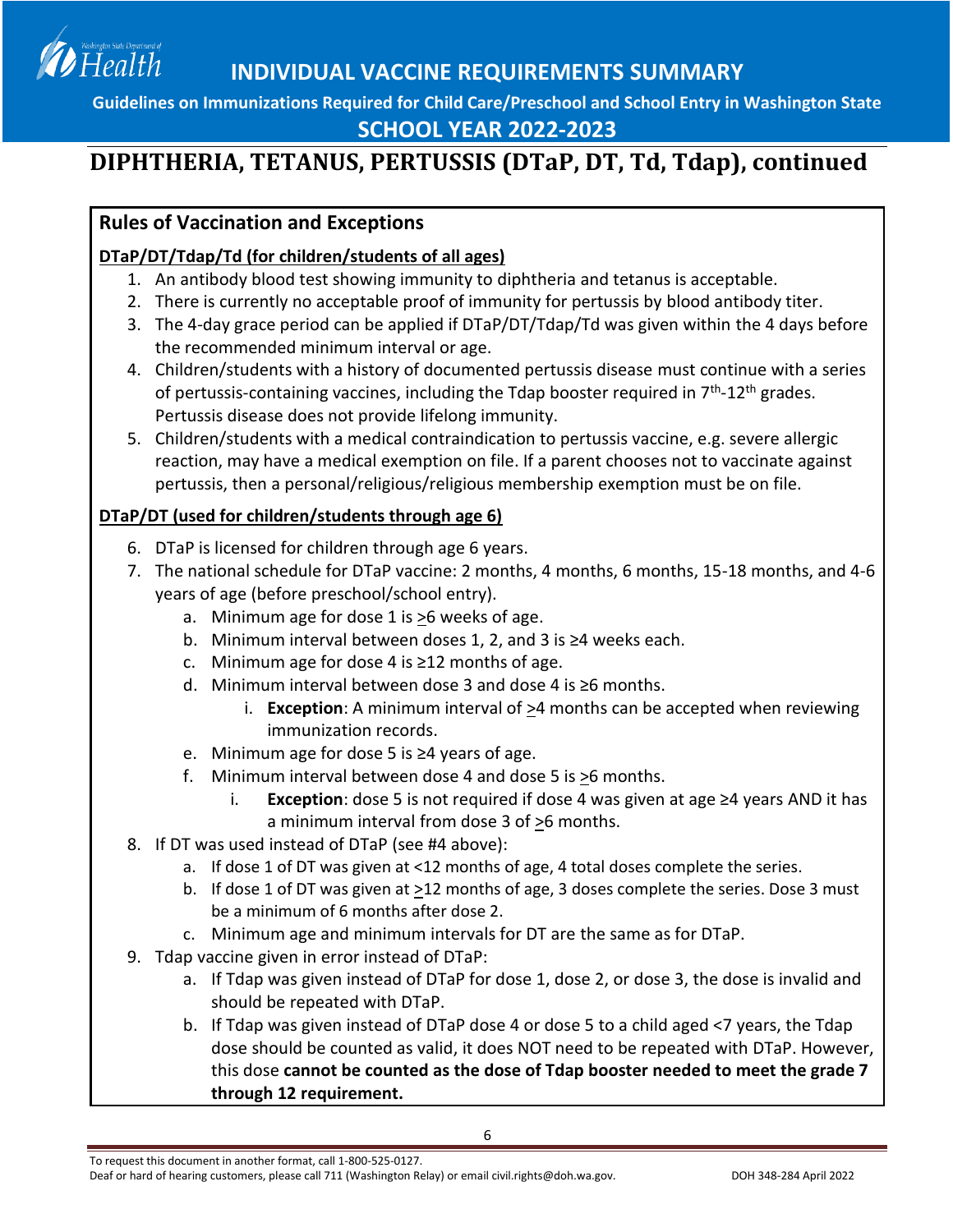Health

**Guidelines on Immunizations Required for Child Care/Preschool and School Entry in Washington State**

**SCHOOL YEAR 2022-2023**

### **DIPHTHERIA, TETANUS, PERTUSSIS (DTaP, DT, Td, Tdap), continued**

#### **Rules of Vaccination and Exceptions**

#### **Tdap/Td (used for children/students age 7 and older)**

- 1. A Tdap booster dose is required for all students in grades 7th-12th.
	- a. Students in  $7^{th}$   $9^{th}$  grades: minimum age is  $\geq$ 10 years of age.
	- b. Students in 10<sup>th</sup> -12<sup>th</sup> grades: minimum age is  $\geq$ 7 years of age.
- 2. DTaP vaccine given in error instead of Tdap:
	- a. DTaP contains more vaccine antigen than Tdap therefore DTaP given in error to a student >7 years of age instead of a Tdap may count as valid for the Tdap.
- 3. Students who got a Td instead of a Tdap must get a dose of Tdap.
- 4. Tdap can be given regardless of the interval since the last dose of DTaP, DT, Tdap or Td.
- 5. **Catch-up immunization schedule for students >7 years of age not fully vaccinated with DTaP:** Student must get one Tdap vaccine followed by additional doses of Td or Tdap if needed.
	- a. If 4 or more doses of DTaP given <4 years of age, but none  $\geq$ 4 years, Tdap must be given >7 years of age.
	- b. A student who has **not received any** DTaP/DT vaccines before the age of 7 must get one dose of Tdap followed by 2 doses of Td or Tdap.
		- i. Minimum interval between dose 1 and dose 2 is >4 weeks.
		- ii. Minimum interval between dose 2 and dose 3 is >6 months.
	- c. If DTaP/DT dose 1 was given <12 months of age, a minimum of 4 total doses of a combination of DTaP, Tdap, or Td are needed. **Tdap must be included**.
		- i. Minimum interval between dose 1, dose 2, and dose 3 is >4 weeks each.
		- ii. Minimum interval between dose 3 and dose 4 is >6 months.
	- d. If DTaP/DT/Tdap/Td dose 1 was given  $\geq$ 12 months of age, a minimum of 3 total doses of a combination of DTaP, Tdap, or Td are needed. **Tdap must be included**.
		- i. Minimum interval between dose 1 and 2 is >4 weeks each.
		- ii. Minimum interval between dose 2 and dose 3 is >6 months.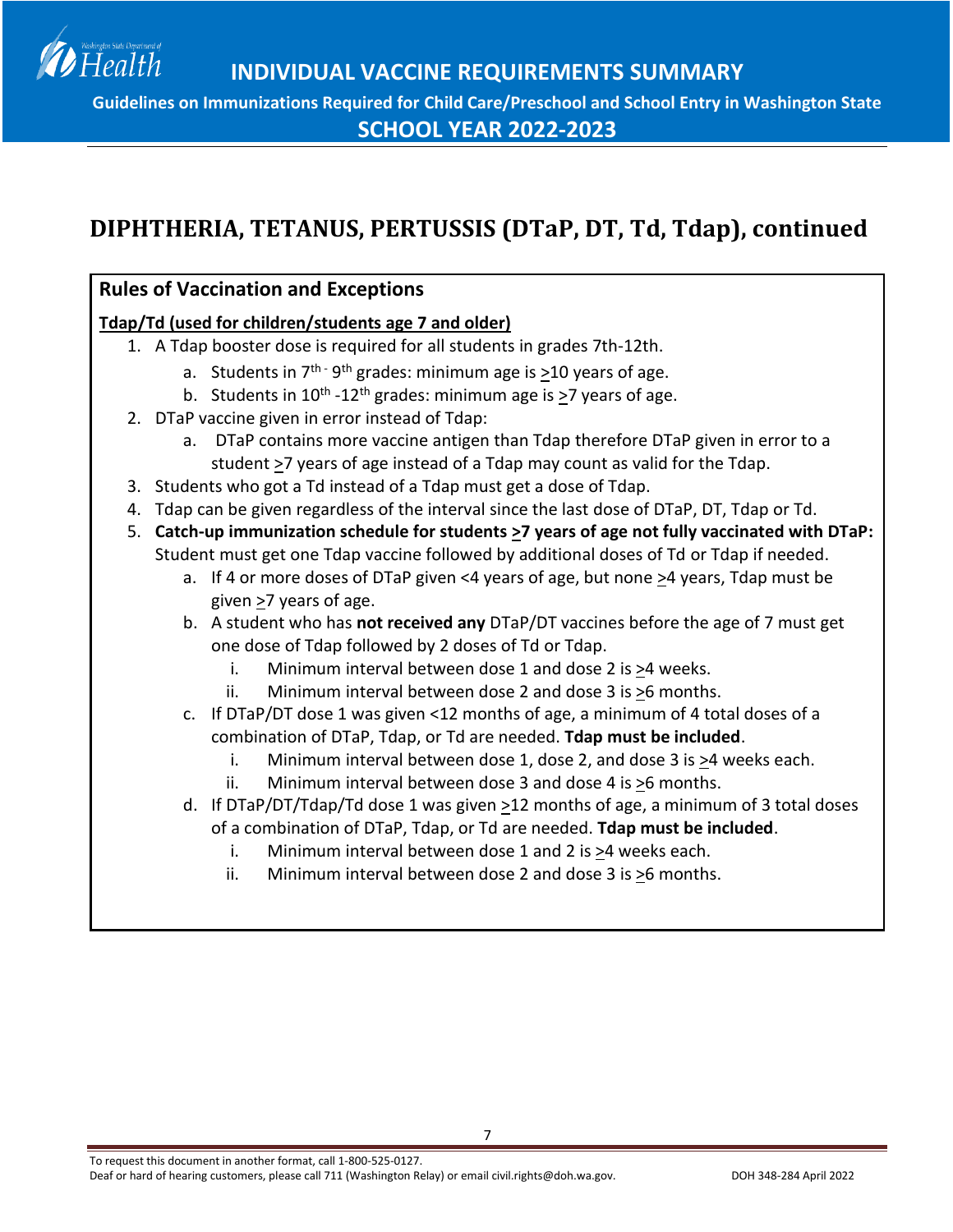

**SCHOOL YEAR 2022-2023**

### <span id="page-7-0"></span>**HEPATITIS B**

Health

All children/students entering child care, preschool, and school through 12<sup>th</sup> grade must have documentation of vaccination against hepatitis B disease or proof of acquired immunity [\(WAC 246-105-](http://apps.leg.wa.gov/WAC/default.aspx?cite=246-105-030) [030](http://apps.leg.wa.gov/WAC/default.aspx?cite=246-105-030) an[d WAC 246-105-040\)](https://app.leg.wa.gov/wac/default.aspx?cite=246-105-040).

Routine schedule for hepatitis B vaccine: birth, 1-2 months, and 6-18 months of age.

| <b>Child Care</b>                 | <b>Hepatitis B</b> | <b>School</b>                                                          | <b>Hepatitis B</b> |
|-----------------------------------|--------------------|------------------------------------------------------------------------|--------------------|
| <b>By Age</b>                     |                    | <b>By Grade</b>                                                        |                    |
| By 3 Months                       | 2 doses            | <b>Preschool</b><br>Age 19 months to <4 years<br>on 09/01/2022         | 3 doses            |
| <b>By 5 Months</b>                | 2 doses            | Preschool/Kindergarten                                                 |                    |
| <b>By 7 Months</b>                | 2 doses            | (Including Transitional<br>Kindergarten)<br>Age =4 years on 09/01/2022 | 3 doses            |
| By 16 Months                      | 2 doses            | Kindergarten through 6th<br>Age > 5 years on 09/01/2022                | 3 doses            |
| By 19 Months                      | 3 doses            | 7 <sup>th</sup> through 9 <sup>th</sup>                                | 3 doses            |
| By 7 years or<br>preschool/school |                    |                                                                        |                    |
| entry at $\geq$ 4 years           | 3 doses            | 10 <sup>th</sup> through 12 <sup>th</sup>                              | 3 doses            |

8

To request this document in another format, call 1-800-525-0127.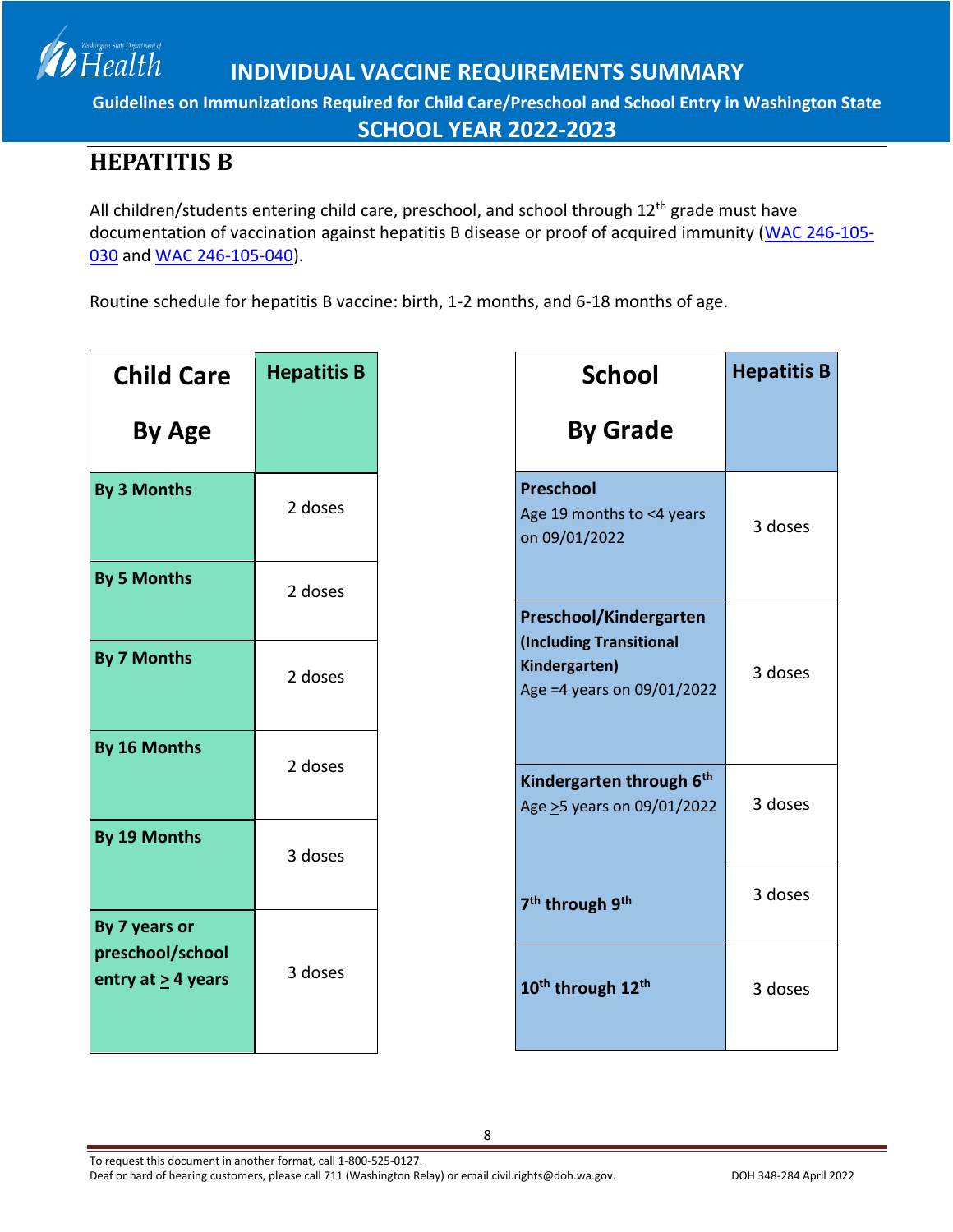

**SCHOOL YEAR 2022-2023**

### **HEPATITIS B, continued**

#### **Rules of Vaccination and Exceptions**

- 1. The national immunization schedule for hepatitis B vaccine is for a dose at birth, at 1-2 months, and dose 3 at 24 weeks of age.
	- a. Minimum interval between doses 1 and 2 is >4 weeks.
	- b. Minimum interval between doses 2 and 3 is >8 weeks.
	- c. Minimum interval between doses 1 and 3 is >16 weeks.
	- d. The minimum age for dose 3 is >24 weeks. If dose 3 of hepatitis B vaccine was given before 24 weeks of age, this dose is NOT valid as the final dose in the series. A  $4<sup>th</sup>$  dose is needed at  $\geq$ 24 weeks of age.
- 2. Some children vaccinated with Pediarix (DTaP, IPV, HepB) or Vaxelis (DTaP, IPV, HepB, *Hib*) combination vaccines may receive an extra hepatitis B dose at 4 months of age. This dose does not complete the series, it is considered an extra dose and is not included in the minimum intervals above (when 4 doses are administered, substitute "dose 4" for "dose 3" in these calculations). A dose at age  $\geq$  24 weeks is still required.

#### 3. **Catch-up immunization schedule**

- a. Students through age 19 complete the 3-dose series with the minimum intervals above with the ped/adol formulation of Engerix-B or Recombivax HB regardless of their height or weight. People 20 years of age and older receive the adult dose.
- b. Students age 11-15 may complete the series with 2 adult strength doses of Recombivax HB®.
	- i. Each dose must be administered at age 11 through 15 years of age.
	- ii. Minimum interval between dose 1 and dose 2 is >4 months.
	- iii. Both doses must have documentation that they are the adult strength dose of Recombivax HB®.
- c. Students age 18 years or older
	- i. may receive a 2-dose series of HepB (Heplisav-B®) at least 4 weeks apart, or
	- ii. if both Hep A and HepB are needed they may receive the combined HepA and HepB vaccine, Twinrix®, as a 3-dose series (0, 1, and 6 months) or 4-dose series (3 doses at 0, 7, and 21–30 days, followed by a booster dose at 12 months).
- 4. The 4-day grace period can be applied if Hepatitis B was given within the 4 days before the recommended minimum interval or age.

9

5. An antibody blood test showing immunity to hepatitis B is acceptable.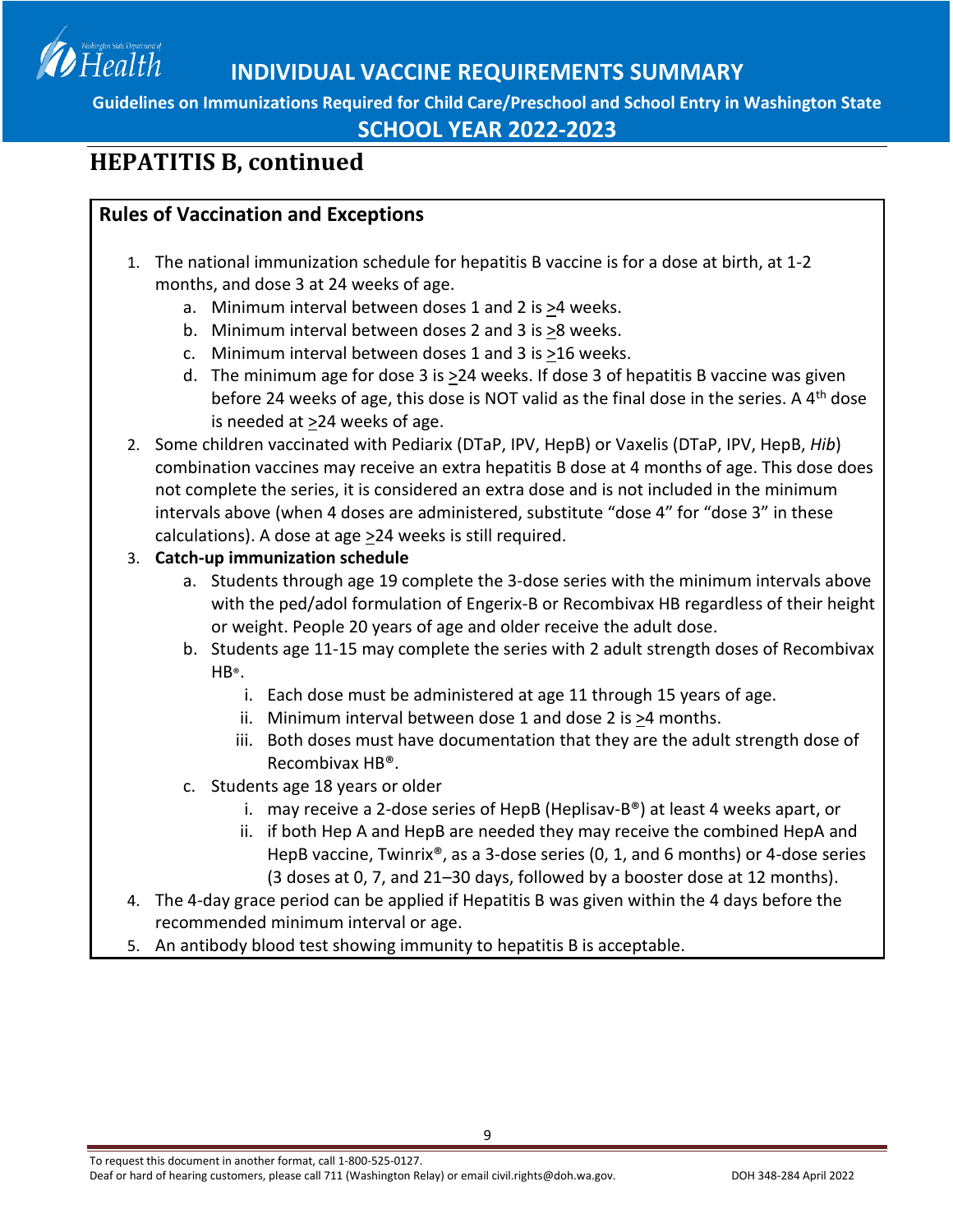**Guidelines on Immunizations Required for Child Care/Preschool and School Entry in Washington State**

**SCHOOL YEAR 2022-2023**

### <span id="page-9-0"></span>*HAEMOPHILUS INFLUENZAE* **TYPE B (Hib)**

Health

All children/students entering child care, preschool, and school must have documentation of vaccination against *Haemophilus influenzae* type b (Hib) disease [\(WAC 246-105-030](http://apps.leg.wa.gov/WAC/default.aspx?cite=246-105-030) and WAC [246-105-040\)](https://app.leg.wa.gov/wac/default.aspx?cite=246-105-040). Hib vaccine is not required for Kindergarten through 12<sup>th</sup> grade school entry.

Routine schedule for Hib vaccine: 2 months, 4 months, 6 months, and 12-15 months of age.

| <b>Child Care</b><br><b>By Age</b>        | <b>Hib</b><br>(Haemophilus<br>influenzae type B) | <b>School</b><br><b>By Grade</b>                                       | <b>Hib</b><br>(Haemophilus<br>influenzae type<br>B) |
|-------------------------------------------|--------------------------------------------------|------------------------------------------------------------------------|-----------------------------------------------------|
| By 3 Months                               | 1 dose                                           | <b>Preschool</b><br>Age 19 months to <4 years<br>on 09/01/2022         | 3 or 4 doses<br>(depending on<br>vaccine)           |
| <b>By 5 Months</b>                        | 2 doses                                          | Preschool/Kindergarten                                                 | 3 or 4 doses                                        |
| <b>By 7 Months</b>                        | 2 or 3 doses<br>(depending on<br>vaccine)        | (Including Transitional<br>Kindergarten)<br>Age =4 years on 09/01/2022 | (depending on<br>vaccine)<br>(Not required at       |
| By 16 Months<br>(depending on<br>vaccine) | 3 or 4 doses                                     |                                                                        | age $\geq$ 5 years)                                 |
|                                           |                                                  | Kindergarten through 6th<br>Age > 5 years on 09/01/2022                | <b>Not Required</b>                                 |
| By 19 Months                              | 3 or 4 doses                                     |                                                                        |                                                     |
|                                           | (depending on<br>vaccine)                        | 7 <sup>th</sup> through 9 <sup>th</sup>                                | <b>Not Required</b>                                 |
| By 7 years or                             | Not routinely given                              |                                                                        |                                                     |
| preschool/school<br>entry at $>$ 4 years  | to children age 5<br>years and older             | 10 <sup>th</sup> through 12 <sup>th</sup>                              | <b>Not Required</b>                                 |

To request this document in another format, call 1-800-525-0127.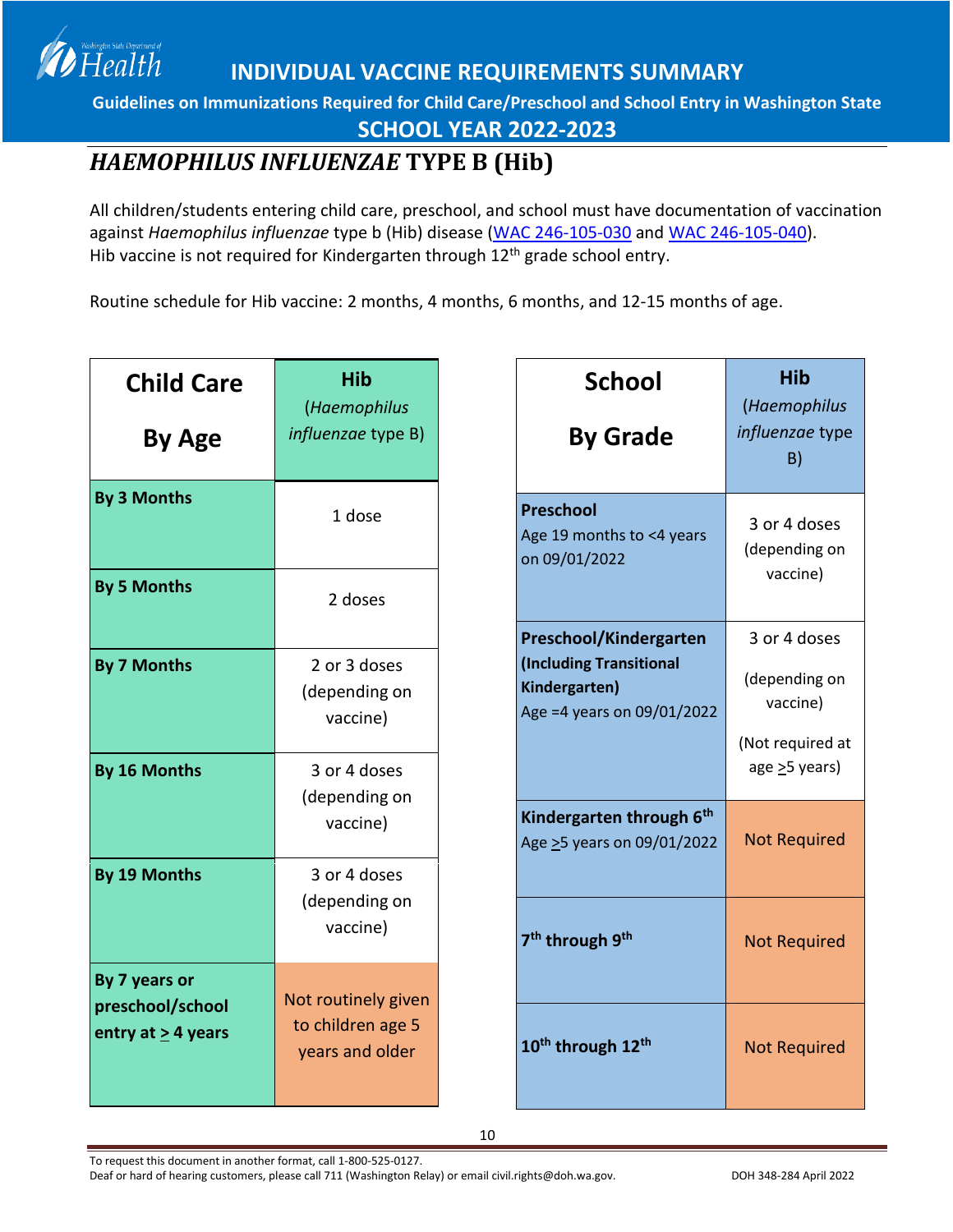**Guidelines on Immunizations Required for Child Care/Preschool and School Entry in Washington State**

#### **SCHOOL YEAR 2022-2023**

### *HAEMOPHILUS INFLUENZAE* **TYPE B (Hib), continued**

#### **Rules of Vaccination and Exceptions**

Health

- 1. Hib vaccines include: PRP-T (ActHib®, Hiberix®) and PRP-OMP (PedvaxHib®). Pentacel® is a combination vaccine that contains DTaP, IPV, and Hib vaccines).
- 2. The national immunization schedule for Hib vaccines is shown below:

| <b>Naccine</b>                 | 2 Months | 4 Months | <b>6 Months</b> | 12-15 Months   |
|--------------------------------|----------|----------|-----------------|----------------|
| <b>PRP-T (ActHib, Hiberix)</b> | dose 1   | dose 2   | dose 3          | Booster        |
| <b>PRP-OMP (PedvaxHib)</b>     | dose 1   | dose 2   |                 | <b>Booster</b> |

- a. Minimum age for dose 1 is  $\geq$ 6 weeks of age.
- b. Minimum intervals between doses given <12 months of age is ≥4 weeks each.
- 3. Children who only receive PedvaxHib® vaccine do not need a dose at age 6 months.
- 4. Children who receive a PRP-T Hib vaccine at 2 and/or 4 months of age need a third dose of either brand at 6 months of age.
- 5. A booster dose is recommended at 12–15 months of age regardless of which vaccine was used for the primary series.
	- a. Minimum age is >12 months of age
	- b. Minimum interval is  $\geq 8$  weeks after the previous dose.
- 6. **Exception**: unvaccinated children 7 months of age and older may not require a full series of 3 or 4 doses. The number of doses a child needs to complete the series depends on the child's current age. **See the Hib Doses Required Chart on the next page to determine the total number of doses required**.
- 7. The 4-day grace period can be applied if Hib vaccine was given within the 4 days before the recommended minimum interval or age.
- 8. For information on the catch-up schedules see: <https://www.cdc.gov/vaccines/schedules/hcp/imz/catchup.html>
- 9. Hib vaccine is not recommended for children  $\geq$ 5 years of age unless the child has a high-risk medical condition. Children  $\geq$ 5 years of age are not required to have doses of Hib vaccine.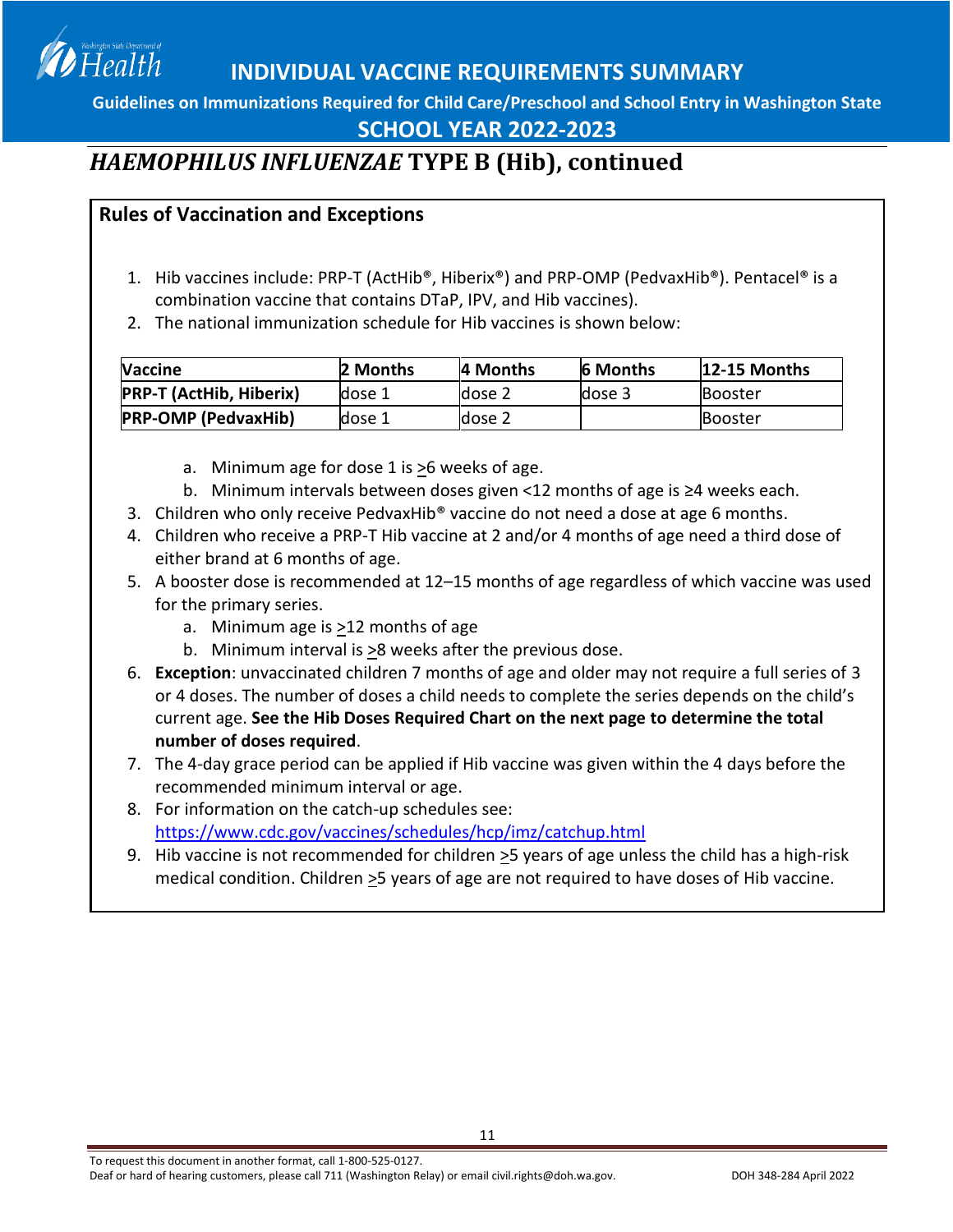**Guidelines on Immunizations Required for Child Care/Preschool and School Entry in Washington State**

**SCHOOL YEAR 2022-2023**

### *HAEMOPHILUS INFLUENZAE* **TYPE B (Hib), continued**

Health

### **Hib Doses Required Chart for Children 12-14 Months of Age**

The final booster dose should be given >12 months and >8 weeks after the previous dose.

| <b>Doses</b><br><12 months | Dose 12 through<br>14 months | <b>Status</b>                                                       |
|----------------------------|------------------------------|---------------------------------------------------------------------|
| 2 or more                  |                              | Complete IF final dose >8 weeks after previous dose                 |
| 2 or more                  | 0                            | Needs final dose >8 weeks after previous dose                       |
|                            |                              | Needs dose 2 >4 weeks after dose 1 and dose 3 >8 weeks after dose 2 |
|                            |                              | Needs final dose 3 > 8 weeks after dose 2                           |
| 0                          |                              | Needs final dose 2 > 8 weeks after previous dose                    |
| 0                          |                              | Complete IF >8 weeks between doses                                  |
|                            |                              | Needs dose 1 now and dose 2 > 8 weeks after dose 1                  |

### **Hib Doses Required Chart for Children >15 - 59 Months of Age**

<span id="page-11-0"></span>The final booster dose should be given >12 months and >8 weeks after the previous dose.

| <b>Doses</b><br><12 months | Dose 12 through<br>14 months | Dose 15 through<br>59 months | <b>Status</b>                                       |
|----------------------------|------------------------------|------------------------------|-----------------------------------------------------|
| 2 or more                  |                              | 0                            | Complete IF final dose >8 weeks after previous dose |
| 1 or more                  | 0                            |                              | Complete                                            |
| 1 or more                  |                              |                              | Complete IF final dose >8 weeks after previous dose |
| 1 or more                  | 0                            | O                            | Needs final dose now                                |
|                            |                              | 0                            | Needs final Dose >8 weeks after previous dose       |
| 0                          |                              | O                            | Needs final Dose >8 weeks after previous dose       |
| 0                          |                              | O                            | Complete IF >8 weeks between doses                  |
| 0                          |                              |                              | Complete IF >8 weeks between doses                  |
| 0                          | 0                            |                              | Complete                                            |
|                            |                              |                              | Needs one final dose now                            |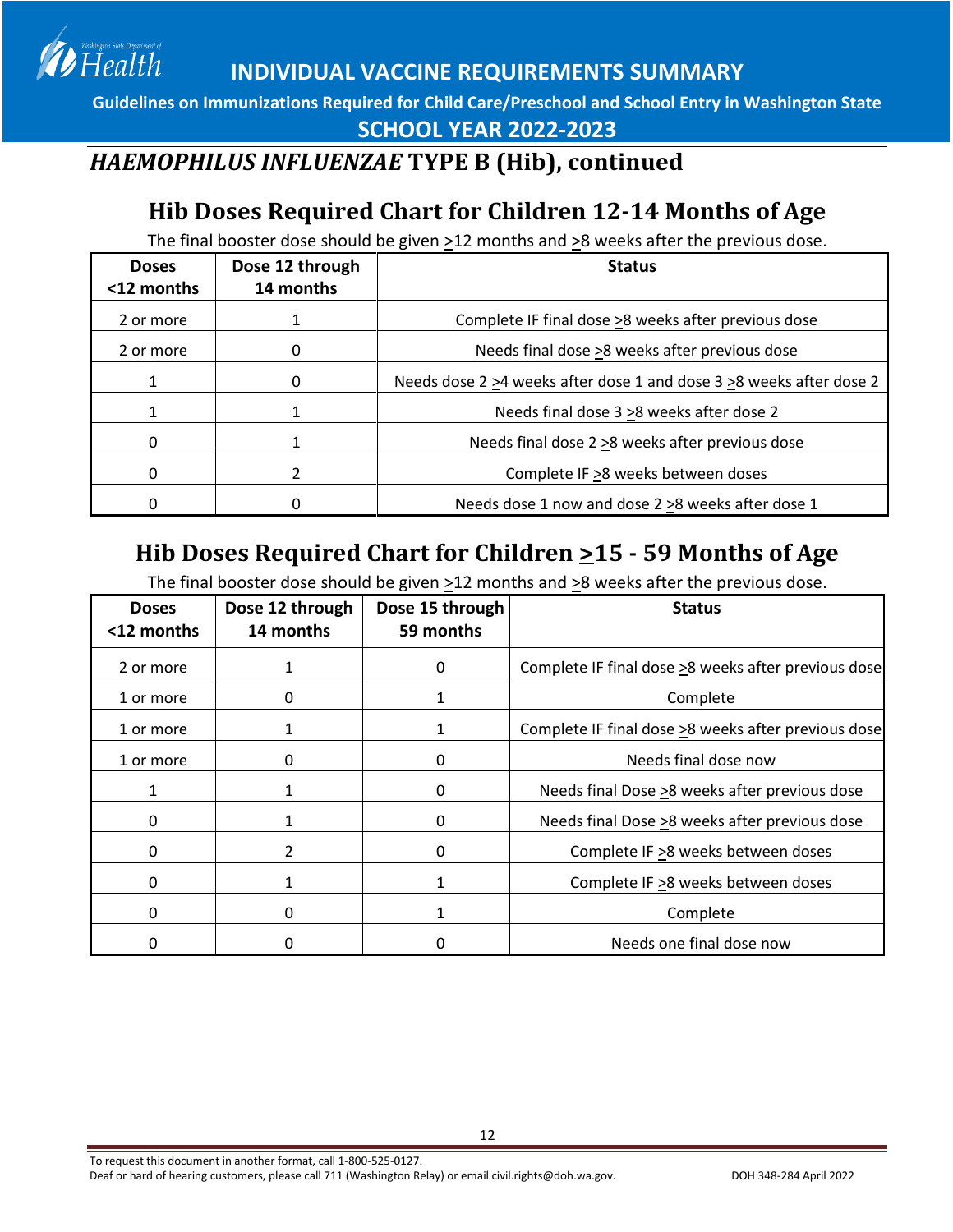**Guidelines on Immunizations Required for Child Care/Preschool and School Entry in Washington State**

**SCHOOL YEAR 2022-2023**

### <span id="page-12-0"></span>**MEASLES, MUMPS, RUBELLA (MMR)**

Health

All children/students entering child care, preschool, and school through 12<sup>th</sup> grade must have documentation of vaccination against measles, mumps and rubella disease or proof of acquired immunity [\(WAC 246-105-030](http://apps.leg.wa.gov/WAC/default.aspx?cite=246-105-030) and [WAC 246-105-040\)](https://app.leg.wa.gov/wac/default.aspx?cite=246-105-040).

Routine schedule for MMR vaccine: 12-15 months and 4-6 years of age (before preschool/school entry).

| <b>Child Care</b>                        | <b>MMR</b>                                        |                                                                                                  |                                              |
|------------------------------------------|---------------------------------------------------|--------------------------------------------------------------------------------------------------|----------------------------------------------|
| <b>By Age</b>                            | (Measles,<br>mumps<br>rubella)                    | <b>School</b><br><b>By Grade</b>                                                                 | <b>MMR</b><br>(Measles,<br>mumps<br>rubella) |
| <b>By 3 Months</b><br><b>By 5 Months</b> | Not routinely<br>given before 12<br>months of age | <b>Preschool</b><br>Age 19 months to <4 years<br>on 09/01/2022                                   | 1 dose                                       |
| <b>By 7 Months</b><br>By 16 Months       |                                                   | Preschool/Kindergarten<br>(Including Transitional<br>Kindergarten)<br>Age =4 years on 09/01/2022 | 2 doses                                      |
| By 19 Months                             | 1 dose<br>1 dose                                  | Kindergarten through 6 <sup>th</sup><br>Age >5 years on 09/01/2022                               | 2 doses                                      |
| By 7 years or                            |                                                   | 7 <sup>th</sup> through 9 <sup>th</sup>                                                          | 2 doses                                      |
| preschool/school<br>entry at $>$ 4 years | 2 doses                                           | 10 <sup>th</sup> through 12 <sup>th</sup>                                                        | 2 doses                                      |

To request this document in another format, call 1-800-525-0127. Deaf or hard of hearing customers, please call 711 (Washington Relay) or email civil.rights@doh.wa.gov. DOH 348-284 April 2022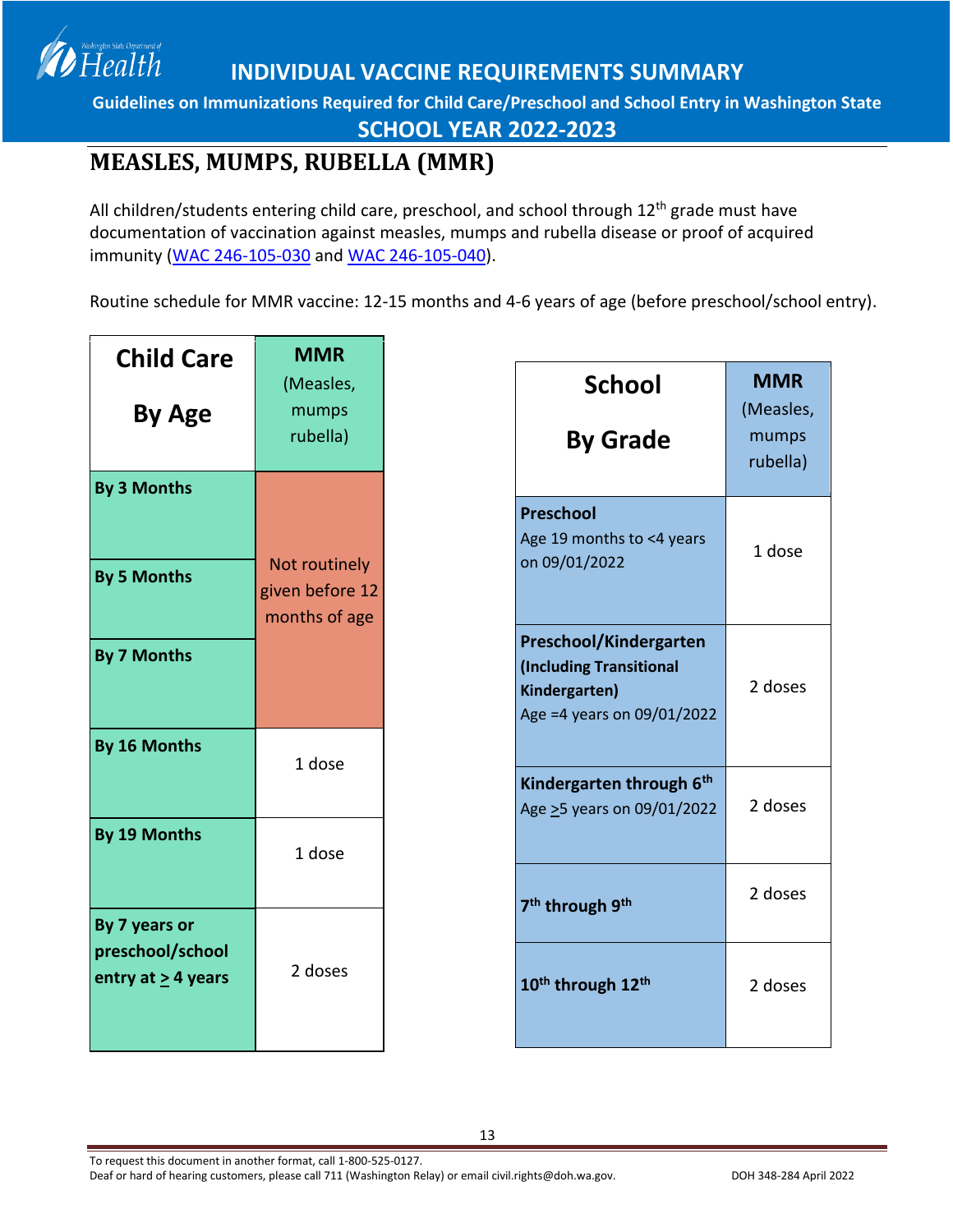**Guidelines on Immunizations Required for Child Care/Preschool and School Entry in Washington State**

#### **SCHOOL YEAR 2022-2023**

### **MEASLES, MUMPS, RUBELLA (MMR), continued**

#### **Rules of Vaccination and Exceptions**

Health

- 1. The national immunization schedule for MMR is: 12-15 months and 4-6 years of age (before preschool/school entry).
	- a. Minimum age for dose 1 is >12 months of age.
		- If dose 1 was given <12 months of age, the dose is not valid, and the dose must be repeated. The 4-day grace period may be applied.
	- b. Minimum age for dose 2 is  $\geq$ 13 months of age.
	- c. Minimum interval between dose 1 and dose 2 must be ≥4 weeks.
- 2. If not given on the same day, the minimum interval between MMR and other injected or intranasal live virus vaccines (such as Varicella or Flumist) must be >28 days.
	- a. A second live virus vaccine given <28 days after another live vaccine may not produce the desired immune response and is therefore not valid and must be repeated.
- 3. A 4-day grace period can be applied between doses of the same live vaccine, such as MMR and MMR. The 4-day grace period **CANNOT** be applied between doses of different live vaccines, such as between MMR and varicella.
- 4. An antibody blood test showing immunity to measles, mumps, and rubella is acceptable.
- 5. A history of measles, mumps, or rubella disease without proof of immunity is not acceptable.
- 6. There are no single antigen vaccines for measles, mumps and rubella available in the U.S. Only MMR and MMRV (measles, mumps, rubella, and varicella) vaccine is available.

14

7. MMR or MMRV can be used to complete the vaccination series.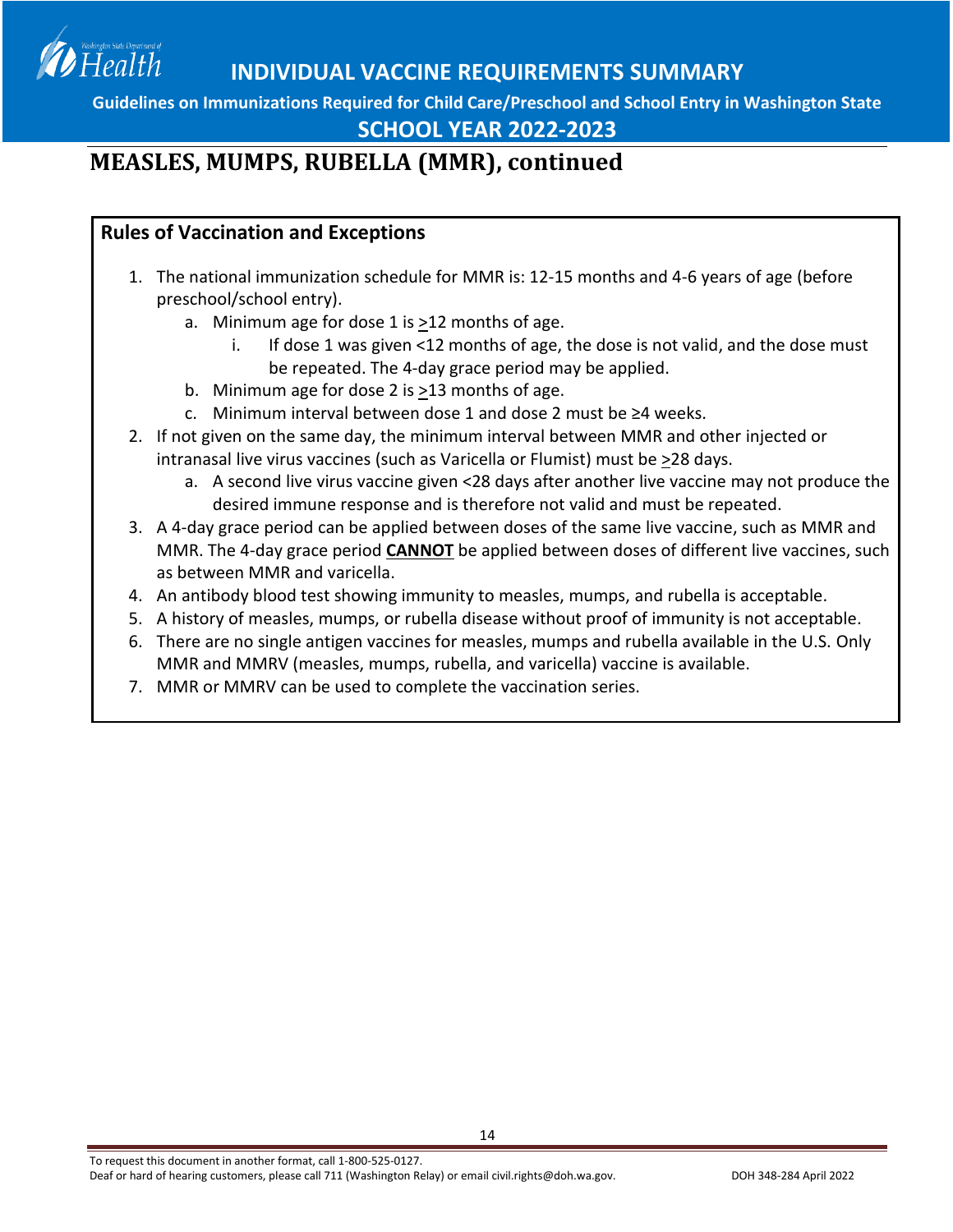**Guidelines on Immunizations Required for Child Care/Preschool and School Entry in Washington State**

**SCHOOL YEAR 2022-2023**

## <span id="page-14-0"></span>**PNEUMOCOCCAL CONJUGATE (PCV)**

Health

All children/students entering child care, preschool, and school must have documentation of vaccination against pneumococcal disease [\(WAC 246-105-030](http://apps.leg.wa.gov/WAC/default.aspx?cite=246-105-030) and [WAC 246-105-040\)](https://app.leg.wa.gov/wac/default.aspx?cite=246-105-040). Pneumococcal vaccine is not required for Kindergarten through 12<sup>th</sup> grade school entry.

Routine schedule for Pneumococcal Conjugate Vaccine (PCV): 2 months, 4 months, 6 months, and 12-15 months of age

| <b>Child Care</b>                                       | <b>PCV</b><br>(Pneumococcal                                 |
|---------------------------------------------------------|-------------------------------------------------------------|
| <b>By Age</b>                                           | Conjugate)                                                  |
| By 3 Months                                             | 1 dose                                                      |
| <b>By 5 Months</b>                                      | 2 doses                                                     |
| <b>By 7 Months</b>                                      | 3 doses                                                     |
| By 16 Months                                            | 4 doses                                                     |
| By 19 Months                                            | 4 doses                                                     |
| By 7 years or<br>preschool/school<br>entry at > 4 years | Not routinely given<br>to children age 5<br>years and older |

To request this document in another format, call 1-800-525-0127.

.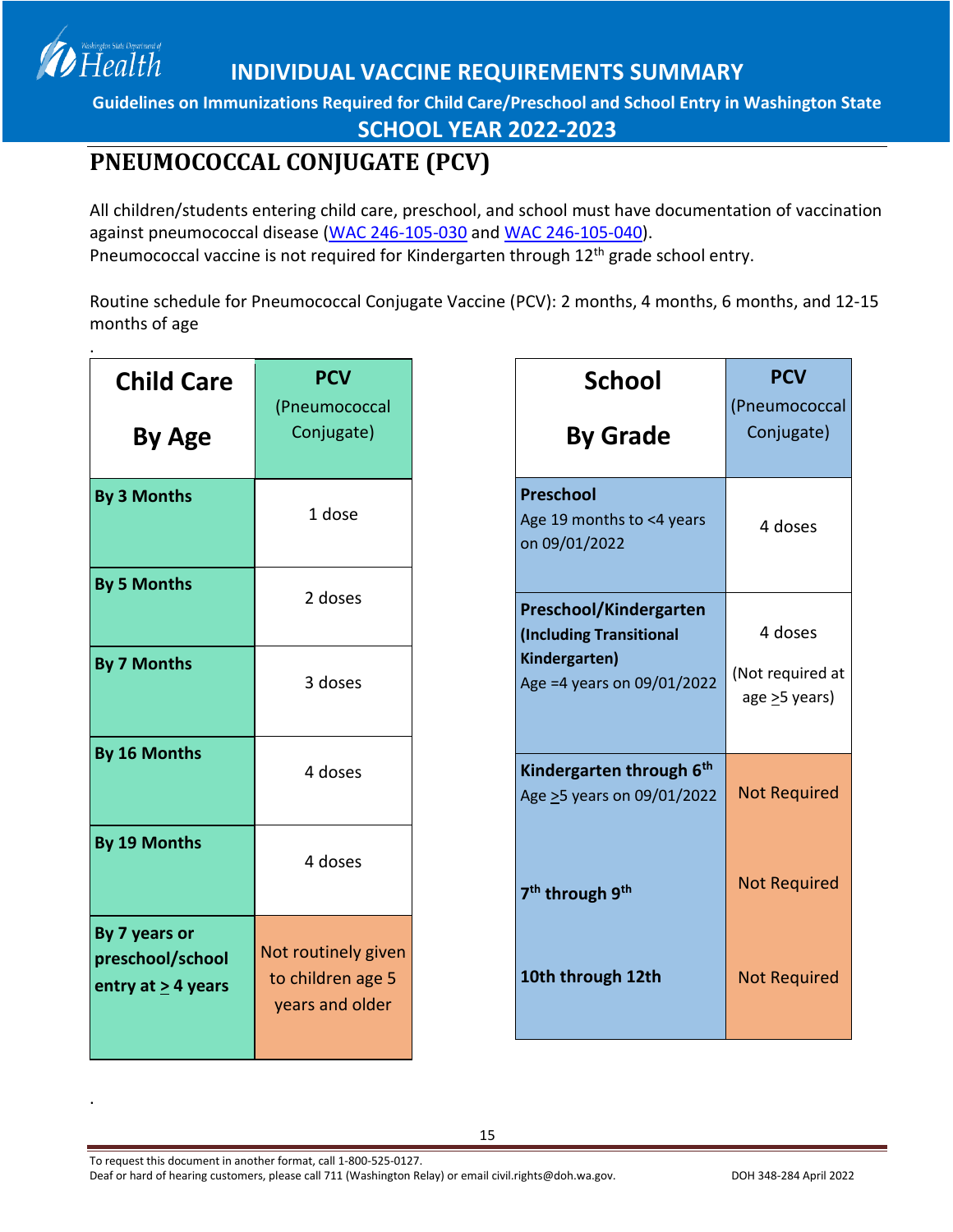

#### **SCHOOL YEAR 2022-2023**

### **PNEUMOCOCCAL CONJUGATE (PCV), continued**

#### **Rules of Vaccination and Exceptions**

- 1. The national immunization schedule for Pneumococcal Conjugate Vaccine (PCV): 2 months, 4 months, 6 months, and 12-15 months of age.
	- a. Minimum age for dose 1 is >6 weeks of age.
	- b. Minimum interval between doses 1, 2, and 3 is ≥4 weeks each.
	- c. Minimum interval between dose 3 and dose 4 is ≥8 weeks.
- 2. **Exception**: Unvaccinated children 7 months of age and older may not require a full series of 4 doses. The number of doses a child needs to complete the series depends on the child's current age and risk factor. **See the PCV Doses Required Chart on the next page to determine the total number of doses required**.
- 3. The 4-day grace period can be applied if PCV was given within the 4 days before the recommended minimum interval or age.

- 4. For information on the catch-up schedules see: <https://www.cdc.gov/vaccines/schedules/hcp/imz/catchup.html>
- 5. PCV is not recommended for children >5 years of age unless the child has a high-risk medical condition. Children >5 years of age are not required to have doses of PCV vaccine.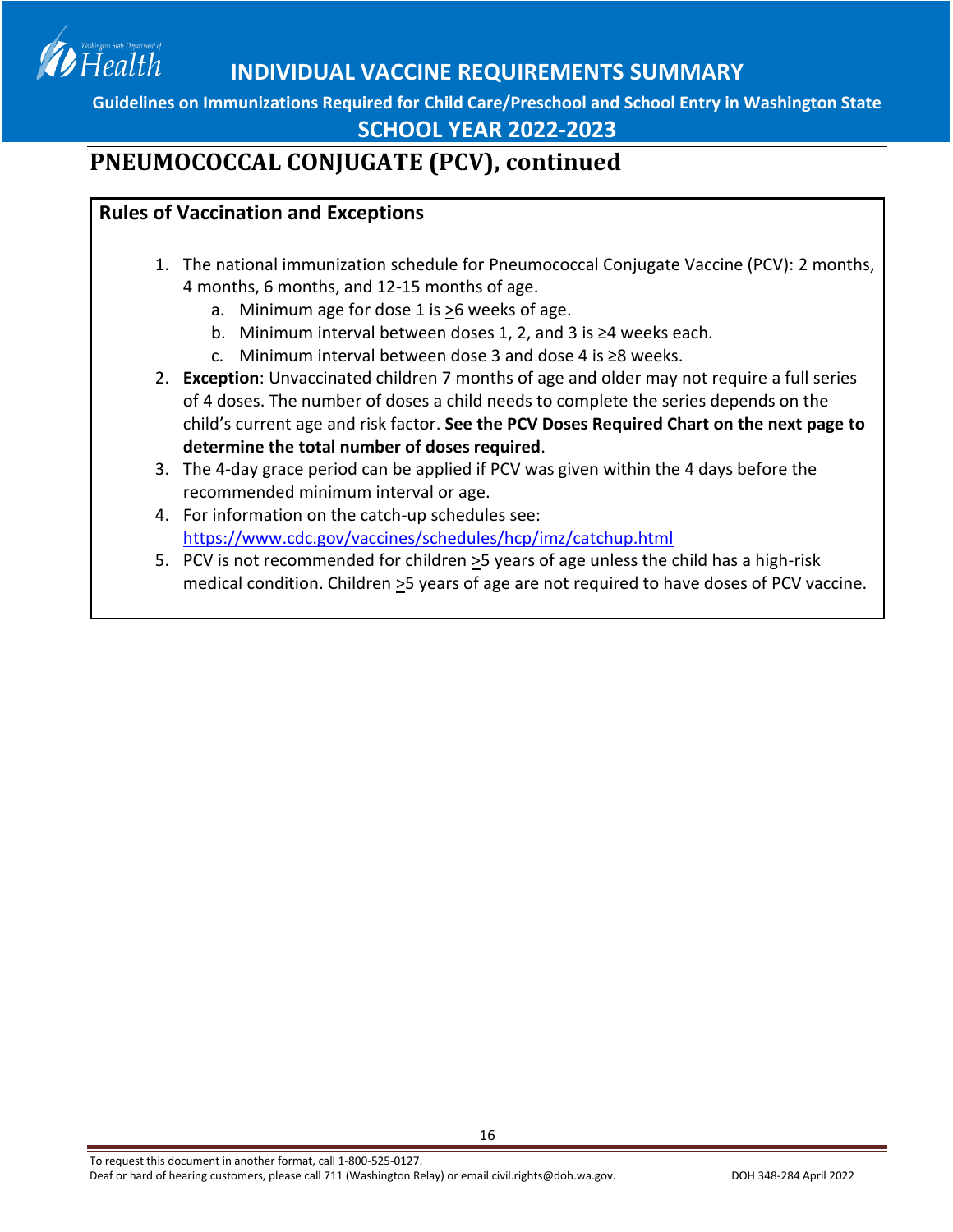Health

**INDIVIDUAL VACCINE REQUIREMENTS SUMMARY**

**Guidelines on Immunizations Required for Child Care/Preschool and School Entry in Washington State**

**SCHOOL YEAR 2022-2023**

## **PNEUMOCOCCAL CONJUGATE (PCV), continued**

# **PCV Doses Required Chart for Children 12-23 Months of Age**

The final booster dose should be given >12 months and >8 weeks after the previous dose.

| <b>Doses</b><br><12 months | Doses >12<br>months | <b>Status</b>                                                                   |
|----------------------------|---------------------|---------------------------------------------------------------------------------|
| 0                          | 0                   | Needs dose 1 now and dose 2 > 8 weeks after dose 1                              |
| 0                          | 1                   | Needs final dose 2 > 8 weeks after dose 1                                       |
| 0                          | 2                   | Complete IF doses separated by >8 weeks                                         |
|                            | 0                   | Needs dose 2 $\geq$ 4 weeks after dose 1 and dose 3 $\geq$ 8 weeks after dose 2 |
|                            | 1                   | Needs final dose 3 > 8 weeks after dose 2                                       |
|                            | 2                   | Complete IF dose 3 >8 weeks after dose 2                                        |
| 2 or more                  | 0                   | Needs final dose >8 weeks after previous dose                                   |
| 2 or more                  |                     | Complete IF final dose >8 weeks after previous dose                             |

## **PCV Doses Required Chart for Children >24 - 59 Months of Age**

<span id="page-16-0"></span>The final booster dose should be given  $\geq$ 12 months and  $\geq$ 8 weeks after the previous dose.

| <b>Doses</b><br><12 months | Dose 12 through<br>23 months | Dose 24 through<br>59 months | <b>Status</b>                                          |
|----------------------------|------------------------------|------------------------------|--------------------------------------------------------|
| 0                          | 0                            | 0                            | Needs one final dose now                               |
| 0                          |                              | 0                            | Needs final dose 2 > 8 weeks after dose 1              |
| 0                          | $\overline{2}$               | 0                            | Complete IF > 8 weeks between doses                    |
| 0                          |                              | 1                            | Complete IF >8 weeks between doses                     |
| 0                          | 0                            | 1                            | Complete                                               |
| 1                          | 1                            | 0                            | Needs final dose 3 > 8 weeks after dose 2              |
| 1 or more                  | 1                            | 1                            | Complete IF final dose >8 weeks after previous<br>dose |
| 1 or more                  | 0                            | 0                            | Needs final dose now                                   |
| 1 or more                  | 0                            | 1                            | Complete                                               |
| 2 or more                  |                              | 0                            | Complete IF last dose >8 weeks after previous<br>dose  |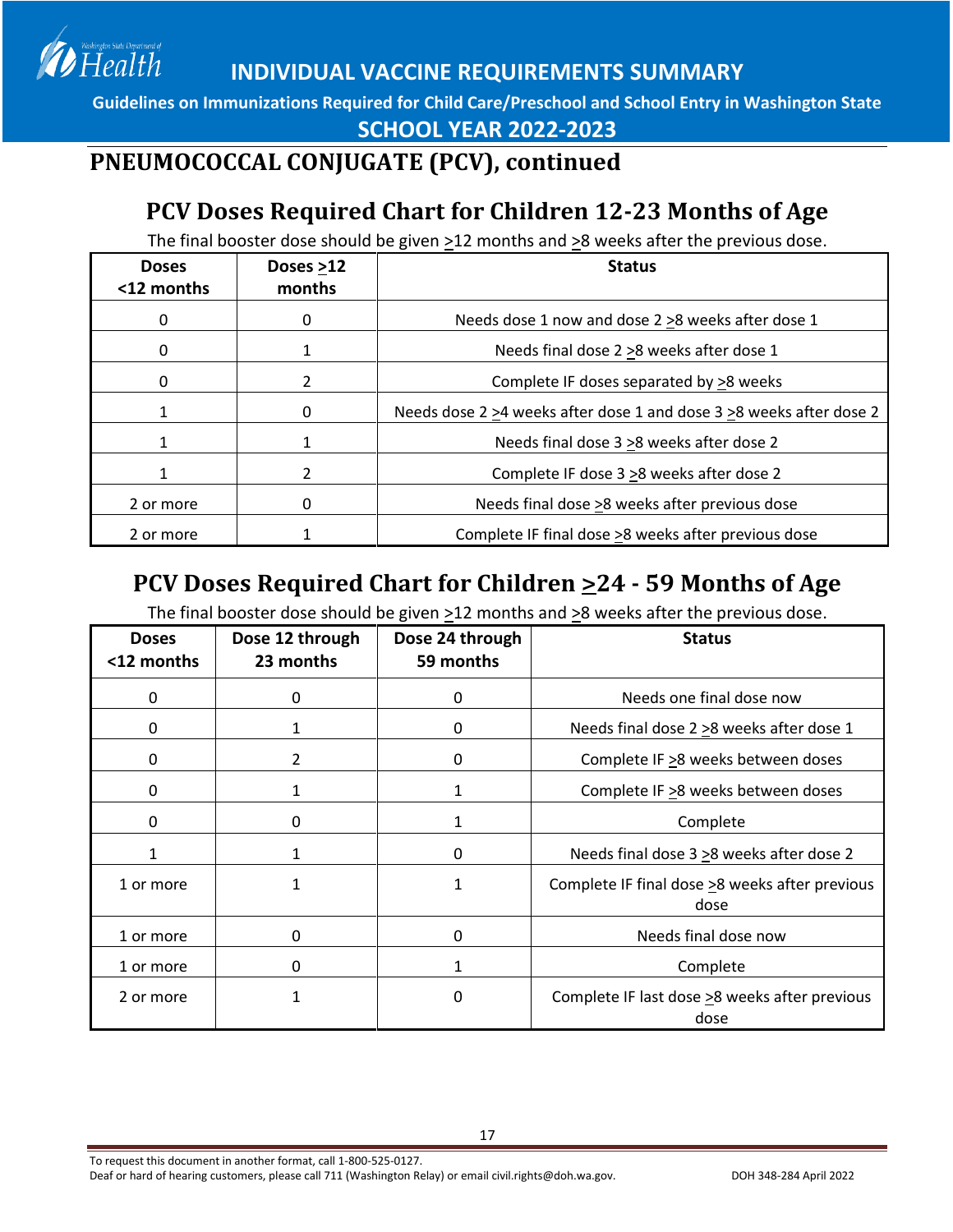**Guidelines on Immunizations Required for Child Care/Preschool and School Entry in Washington State**

**SCHOOL YEAR 2022-2023**

# <span id="page-17-0"></span>**POLIO (IPV, OPV)**

Health

All children/students entering child care, preschool, and school through 12<sup>th</sup> grade must have documentation of vaccination against polio disease or proof of acquired immunity [\(WAC 246-105-030](http://apps.leg.wa.gov/WAC/default.aspx?cite=246-105-030) an[d WAC 246-105-040\)](https://app.leg.wa.gov/wac/default.aspx?cite=246-105-040).

Routine schedule for IPV vaccine: 2 months, 4 months, 6-18 months, and 4-6 years (before preschool/school entry).

| <b>Child Care</b>                                            | <b>Polio</b> |                                           |
|--------------------------------------------------------------|--------------|-------------------------------------------|
| By Age                                                       |              |                                           |
| <b>By 3 Months</b>                                           | 1 dose       | P<br>$\overline{A}$<br>$\mathbf{o}$       |
| <b>By 5 Months</b>                                           | 2 doses      | P<br>$\overline{(\mathsf{I})}$            |
| <b>By 7 Months</b>                                           | 2 doses      | K<br>$\overline{A}$                       |
| By 16 Months                                                 | 2 doses      | $\overline{\mathsf{K}}$<br>$\overline{A}$ |
| By 19 Months                                                 | 3 doses      | $\overline{7}$                            |
| By 7 years or<br>preschool/school<br>entry at $\geq$ 4 years | 4 doses      | $\overline{\mathbf{1}}$                   |

| School                                                                                                          | <b>Polio</b> |
|-----------------------------------------------------------------------------------------------------------------|--------------|
| <b>By Grade</b>                                                                                                 |              |
| <b>Preschool</b><br>Age 19 months to <4 years<br>on 09/01/2022                                                  | 3 doses      |
| <b>Preschool/Kindergarten</b><br><b>(Including Transitional</b><br>Kindergarten)<br>Age = 4 years on 09/01/2022 | 4 doses      |
| Kindergarten through 6 <sup>th</sup><br>Age > 5 years on 09/01/2022                                             | 4 doses      |
| 7 <sup>th</sup> through 9 <sup>th</sup>                                                                         | 4 doses      |
| 10 <sup>th</sup> through 12 <sup>th</sup>                                                                       | 4 doses      |

To request this document in another format, call 1-800-525-0127.

Deaf or hard of hearing customers, please call 711 (Washington Relay) or email civil.rights@doh.wa.gov. DOH 348-284 April 2022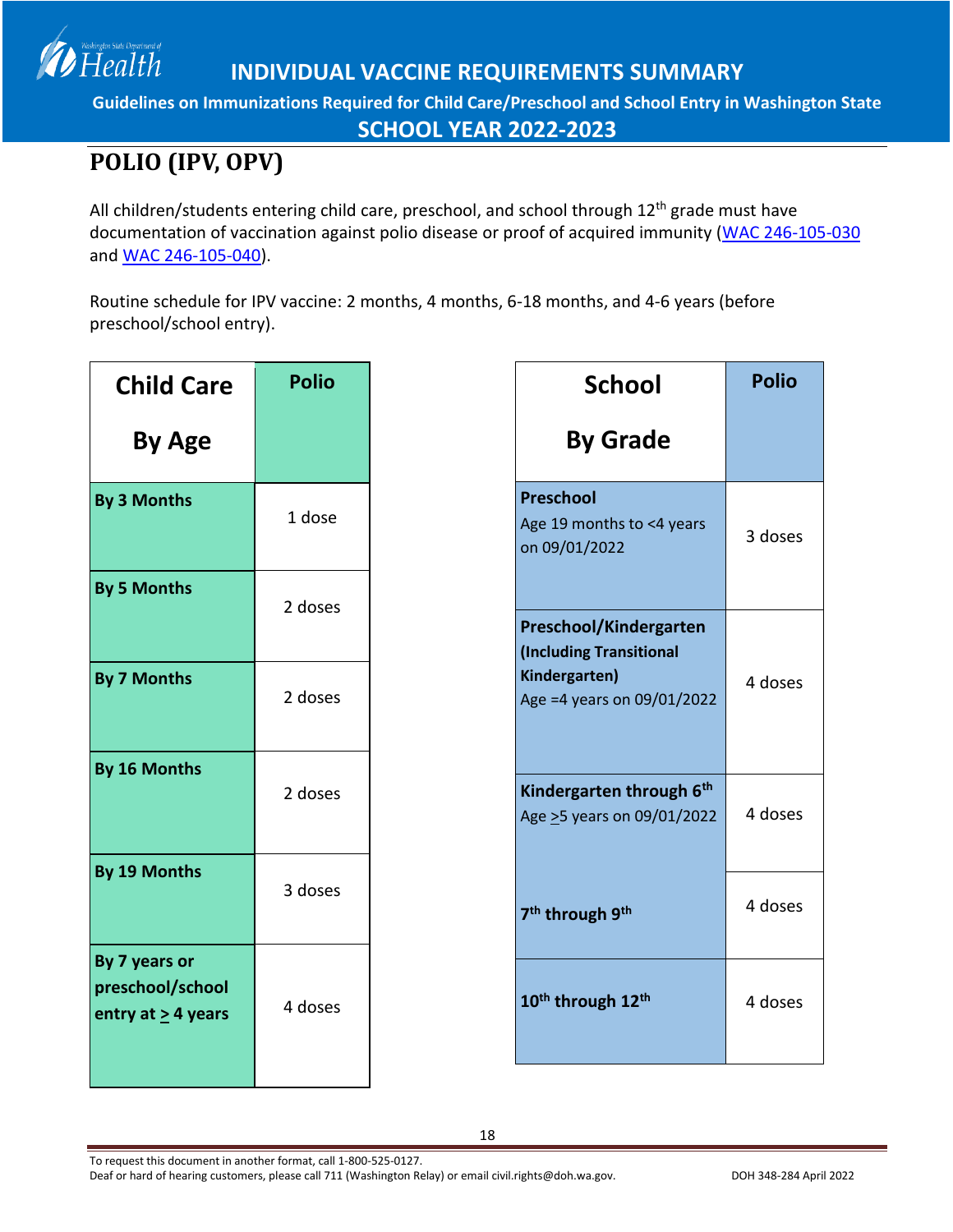

#### **SCHOOL YEAR 2022-2023**

### **POLIO (IPV, OPV), continued**

#### **Rules of Vaccination and Exceptions**

- 1. ACIP polio recommendations changed on August 7, 2009. This date is used in the polio immunization requirement and by the WA Immunization Information System to calculate doses in its forecasting. The rules differ by grade and date of  $4<sup>th</sup>$  (or final) dose.
- 2. The national immunization schedule for polio is: 2 months, 4 months, 6-18 months, and 4-6 years (before preschool/school entry). If any doses are OPV see number 5 below.
	- a. Minimum age for dose 1 is >6 weeks of age.
	- b. Minimum interval between doses 1, 2, and 3 is  $\geq$ 4 weeks each.
	- c. Dose 4 (or final dose)
		- i. Administered on or after 08/07/2009:
			- 1. Minimum age is  $\geq 4$  years of age
			- 2. Minimum interval from previous dose is  $\geq 6$  months.
		- ii. Administered before 08/07/2009:
			- 1. Minimum age is  $\geq$ 18 weeks of age
			- 2. Minimum interval from previous dose is >4 weeks.
	- d. Exception: Dose 4 is not required if dose 3 was given on or after the 4th birthday AND
		- i. Administered on or after 08/07/2009: minimum interval from dose 2 is  $\geq 6$ months.
		- ii. Administered before 08/07/2009: minimum interval from dose 2 is >4 weeks.
- 3. **12th grade ONLY** (if any doses are OPV see number 5 below):
	- a. Minimum age for dose 1 is >6 weeks of age.
	- b. Minimum interval between doses 1, 2, 3, and 4 must  $\geq 4$  weeks each.
	- c. Minimum age for dose 4 is  $\geq$ 18 weeks of age.
		- i. Exception: Dose 4 is not required if dose 3 was given on or after the 4th birthday AND >4 weeks after dose 2.
	- d. Acceptable: providers vaccinating students in a catch-up schedule may choose to follow current ACIP recommendations as listed in 2.d.i. above.
- 4. The 4-day grace period can be applied if polio vaccine was given within the 4 days before the recommended minimum interval or age.
- 5. Since 2000 the United States has only used IPV for polio vaccination. Students vaccinated in another country may have had doses of OPV. OPV doses given on or after 4/1/16 are not valid in the U.S schedule. Schools are NOT required to do a retrospective review of all students currently enrolled. If schools find a currently enrolled student with an invalid OPV, follow-up with the family to get additional IPV doses, if needed, to complete the series.
- 6. An antibody blood test showing immunity is acceptable only if there is documentation of immunity to all three types of poliovirus.
- 7. Polio vaccine is not recommended for routine administration to persons >18 years of age. Students  $\geq$ 18 years of age are not required to get doses of polio vaccine but may choose to complete the series. Persons at high risk are recommended to complete the polio series.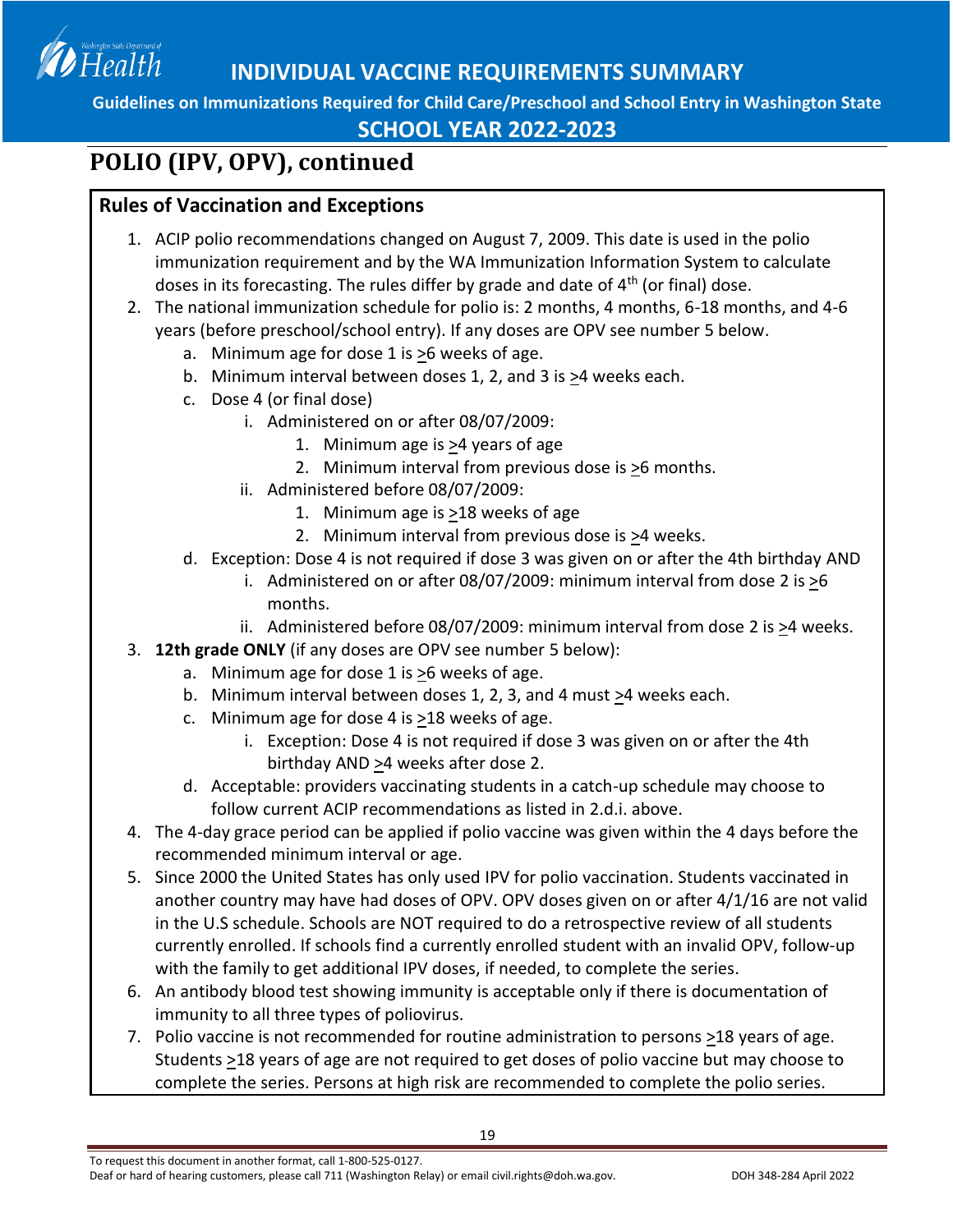

**Guidelines on Immunizations Required for Child Care/Preschool and School Entry in Washington State**

**SCHOOL YEAR 2022-2023**

## <span id="page-19-0"></span>**VARICELLA**

All children/students entering child care, preschool, and school through 12<sup>th</sup> grade must have documentation of vaccination against varicella (chickenpox) disease or proof of acquired immunity (WAC [246-105-030](http://apps.leg.wa.gov/WAC/default.aspx?cite=246-105-030) and [WAC 246-105-040\)](https://app.leg.wa.gov/wac/default.aspx?cite=246-105-040).

Routine schedule for varicella vaccine: 12-15 months and 4-6 years of age (before preschool/school entry).

| <b>Child Care</b><br>By Age                                  | <b>Varicella</b><br>(Chickenpox)                  |
|--------------------------------------------------------------|---------------------------------------------------|
| <b>By 3 Months</b>                                           |                                                   |
| <b>By 5 Months</b><br><b>By 7 Months</b>                     | Not routinely<br>given before 12<br>months of age |
| By 16 Months                                                 | 1 dose                                            |
| By 19 Months                                                 | 1 dose                                            |
| By 7 years or<br>preschool/school<br>entry at $\geq$ 4 years | 2 doses                                           |

To request this document in another format, call 1-800-525-0127.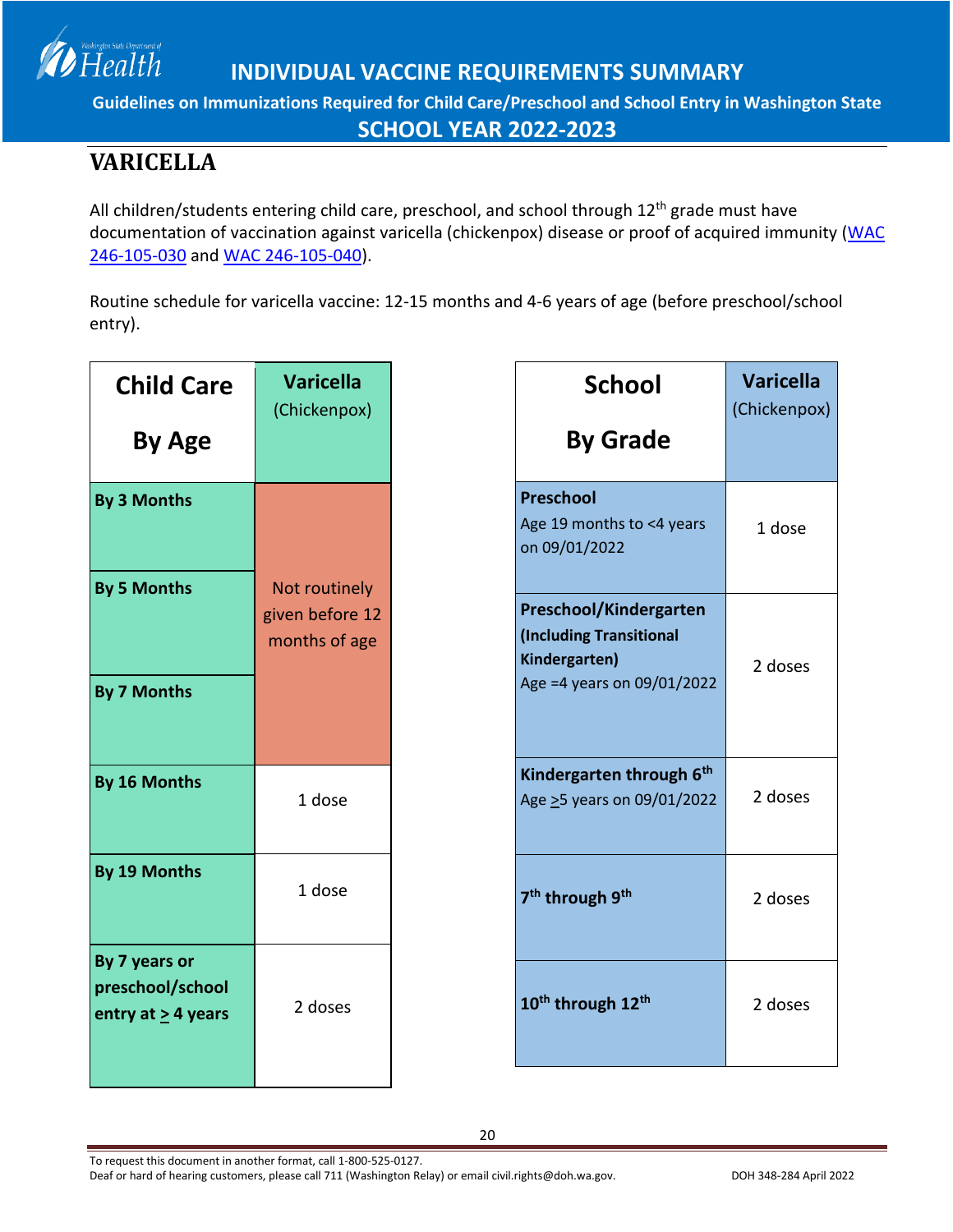

**SCHOOL YEAR 2022-2023**

### **VARICELLA, continued**

#### **Rules of Vaccination and Exceptions**

- 1. The national immunization schedule for varicella is: 12-15 months and 4-6 years of age (before preschool/school entry).
	- a. Minimum age for dose 1 is >12 months.
		- i. If dose 1 was given <12 months of age, the dose is not valid, and the dose must be repeated. The 4-day grace period may be applied.
	- b. Minimum interval between dose 1 and dose 2:
		- i. Children age 12 months through 12 years: >3 months between dose 1 and 2.
			- 1. A minimum interval of  $\geq$ 3 months between dose 1 and dose 2 is recommended when scheduling dose 2.
			- 2. A minimum interval of  $\geq 4$  weeks can be accepted when reviewing immunization records.
		- ii. Students 13 years and older:  $\geq 4$  weeks between Dose 1 and 2.
- 2. If not given on the same day, the minimum interval between Varicella and other live virus vaccines, (such as MMR and Flumist) is >28 days.
	- a. A second live virus vaccine given <28 days after another live vaccine may not produce the desired immune response and is therefore not valid and must be repeated.
- 3. A 4-day grace period can be applied between doses of the same live vaccine such as varicella and varicella. The 4-day grace period **CANNOT** be applied between doses of different live vaccines if not given on the same day, such as between MMR and varicella.
- 4. An antibody blood test that shows immunity to chickenpox is acceptable.

#### **Varicella Disease Verification Details**

The following are acceptable as provider verification of disease:

- 5. CIS printed from the WAIIS or MyIR indicating history of varicella (chickenpox) disease
- 6. Hardcopy CIS with history of varicella (chickenpox) disease checked and signed by a healthcare provider
- 7. A letter from a health care provider that verifies history of varicella (chickenpox) disease